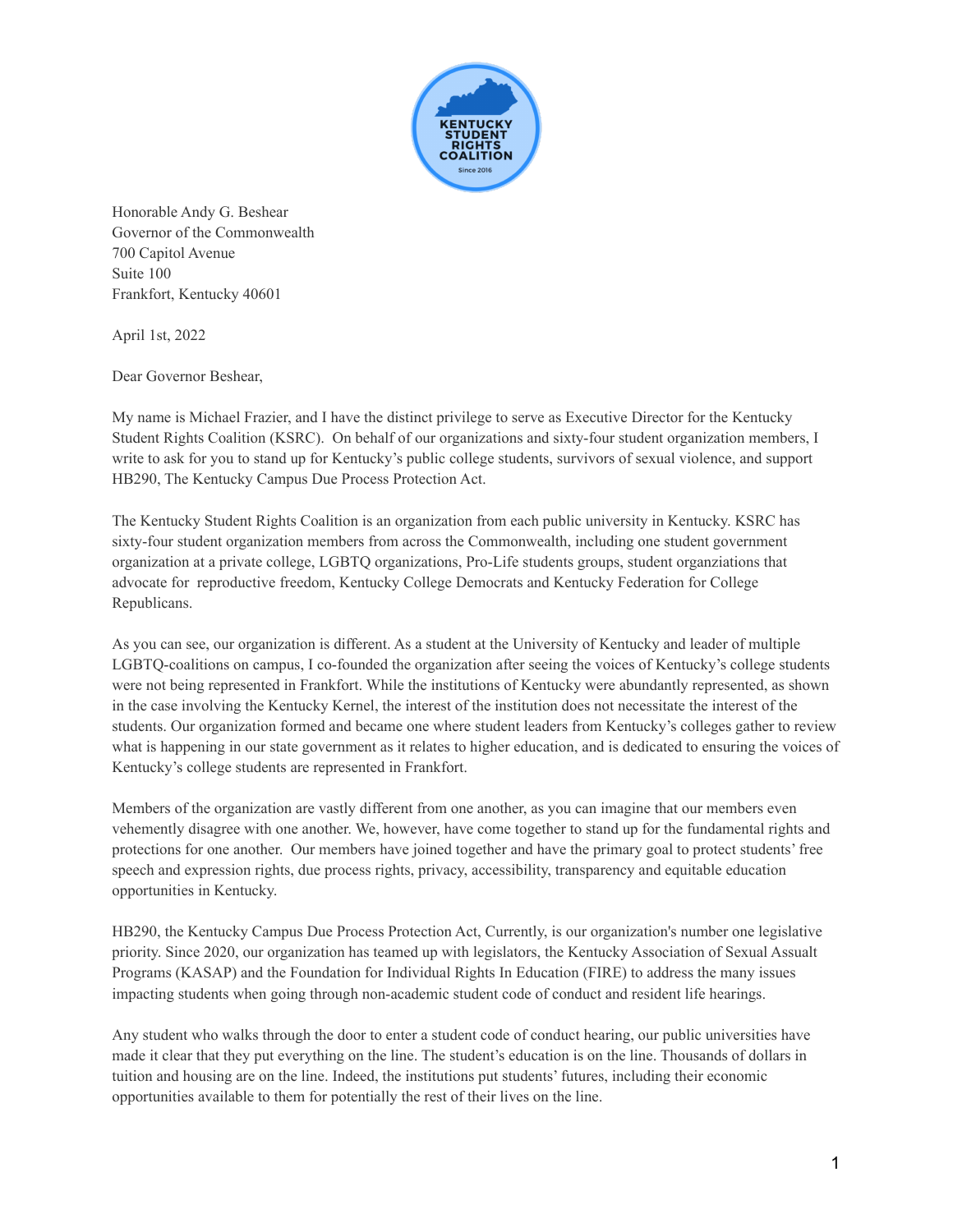In the course of three years, Representative Banta, staff with the House Judiciary, LRC staff, and our coalition closely reviewed each school and their policies, their housing policies, their residential contracts, their appeals procedures, reviewed what departments are over these processes, and the millions of dollars that fund them.

At these hearings, students are often only provided 24 hours of notice of hearing, sometimes 48 hours if they're lucky. The administrator holds all of the power and the rules are often based upon who is the adjudicator. As pointed out by the Foundation for Individual Rights In Education during a review for all procedures at Kentucky's colleges and universities, our institutions maintain policies that routinely deny their students' basic due process rights. Most colleges' policies allow them to conceal exculpatory evidence and deny students accused of misconduct the right to active representation by an attorney or an advisor. Students at nearly half of the commonwealth's colleges are denied the express presumption of innocence, and some are even denied hearings altogether.

Students are subject to inconsistent rules and procedures that often vary depending on the administrator holding the hearing. No university's disciplinary process is the same. No student's hearing is subject to the same standards as their peers. There is no consistency or standards for punishments or sanctions. In these hearings, these administrators and student affairs professionals have a total dominion and final say in determining a student's future. The current process creates an unseemly power imbalance, harming students for the benefit of an easier and quicker process for the university.

Some try to label these hearings as educational. But I doubt that any student or their family pays their tuition dollars to learn the hard way that they can be railroaded out of their futures. They pay for an education that can open doors, not a life lesson that will slam them shut. No experience can be labeled as educational when it creates a high-risk situation that puts the future of students, their families, and the future of Kentucky all at risk.

We have allowed this to be the standard for far too long. We've heard horror stories about how these processes are abused at each public institution. From students dealing with harassment being denied counsel at U of L; students in a campus-wide email being threatened to be kicked out of residence halls without question or refund at EKU; to UK holding a hearing against a student without him present and preventing him from registering for his senior year of classes. Our institutions have had complete discretion since 1978. It's time for an update.

HB290 creates a right to timely notice, the right to have written notice of the charges and rights afforded, right to be present and participate meaningfully at each phase of the process, to see and have access to the evidence against them, to cross-examine through counsel, and the ability to appeal.

Representative Banta worked with Kentucky Association of Sexual Assult Programs (KASAP) to ensure HB290 protects students on campus who are survivors of sexual violence. HB 290 gurantees due process rights to victims that would constitute sex discrimination as defined by Title IX, ensureing both the accused and the complaintant recieve equal rights. The legislation does follow the Sixth Circuit's decision in Doe vs. Buam to allow cross-examination. We, however, take the steps to ensure survivors are protected when cross-examination of another student must be conducted through counsel or an impartial hearing officer. Due to our collaboration on the bill, KASAP has no issue with the bill.

HB290 will also require the universities to publish and report the number of student disciplinary hearings to the General Assembly every five years. Currently, according to the public institutions, no information collectively exists. The lack of information, or lack of willingness to provide the information by the universities, after a recent report from United Educators-group that insures risk liability for most institutions in Kentucky-reported how these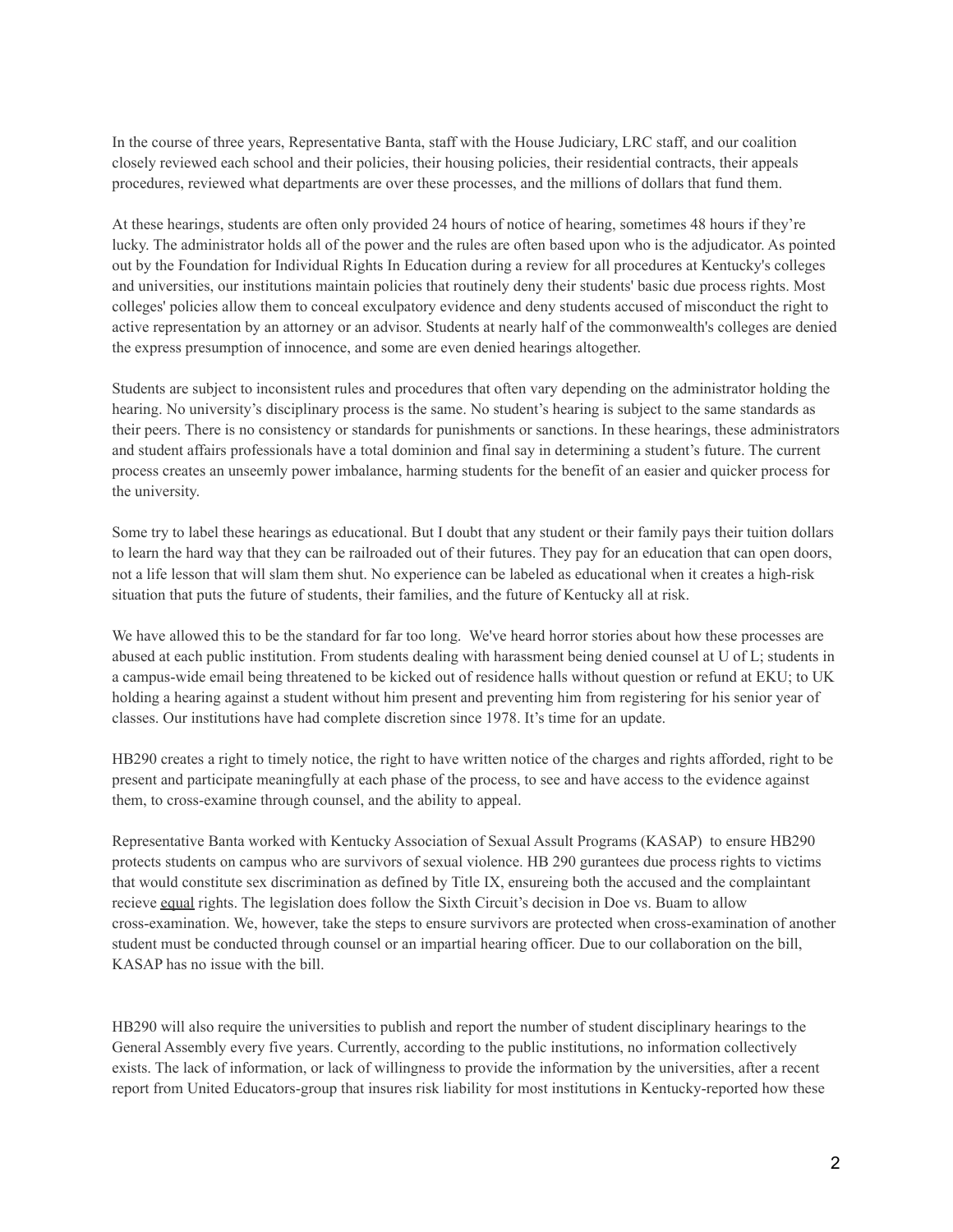hearings disproportionately target and punish students of color. The report, however, does not isolate Kentucky and includes all their members and is data pulled from all public institutions nationally. .

The bill will require our public institutions to provide the total number and percentage of disciplinary proceedings that resulted in various student outcomes, including suspension and expulsion, and a break down based upon race and sex. The report must also indicate the basic demographics of students included in that number and the general nature of the violations in the matter. To ensure the FERPA rights of students are protected, HB290 requires the information to be protected on a five-year cycle and establishes an exemption process for universities through the Attorney General's office.

HB290 has earned support from 64 student organizations across this state, including being endorsed by every chapter and the statewide organizations for Kentucky College Democrats and the Kentucky Federation of College Republicans. During the bill's hearings, the presidents of college republicans and college democrats at the University of Louisville teamed up to discuss their experience on campus and to speak in favor of HB290.

Representative Banta was able to find ways to address most requests from the universities. We, however, were unwilling to yield on three of their requests. Representative Banta denied the request by the public universities to remove the provisions that afforded students the presumption of innocence, the right to bring counsel and remove all reporting requirements.

To be clear, HB290 still gives the universities wide discretion. The bill's strongest protections only apply to cases with three-day suspensions or longer, expulsion, or termination from resident halls on the line. We don't decide what violations merit these punishments. That, at the end of the day, is at the discretion of the university. The universities of Kentucky will choose which violations warrant any penalty that would require them to follow the legislation. Nonetheless, HB290 will create a standard process for disciplinary processes and sanctions that ensures fairness for those who face these hearings.

But, plain and simple, we should hold students accountable for offenses. We, however, should also make sure that we hold students accountable through a fair, consistent system that recognizes what's at stake. As a Kentuckian, as a first-generation college students, as a survivor of sexual violence, as an advocate for both the LGBTQ comminity and students' rights – my priority is to protect Kentucky's ALL of college students. The Kentucky Campus Due Process Protection Act is that guarantee.

I have included personal letters from students across Kentucky, a letter from myself written in my personal capacity, a one page FAQ sheet about the bill, and a detailed list of the changes requested we incorporated on behalf of the institutions.

Governor Beshear, we humbly ask you to help us in standing up for Kentucky's college students, their families, survivors and Kentucky's future s by either taking no action against the bill or signing HB 290 into law.

As always, I am grateful for your attention and consideration.

Respectfully, Michael Frazier

Executive Director Kentucky Student Rights Coalition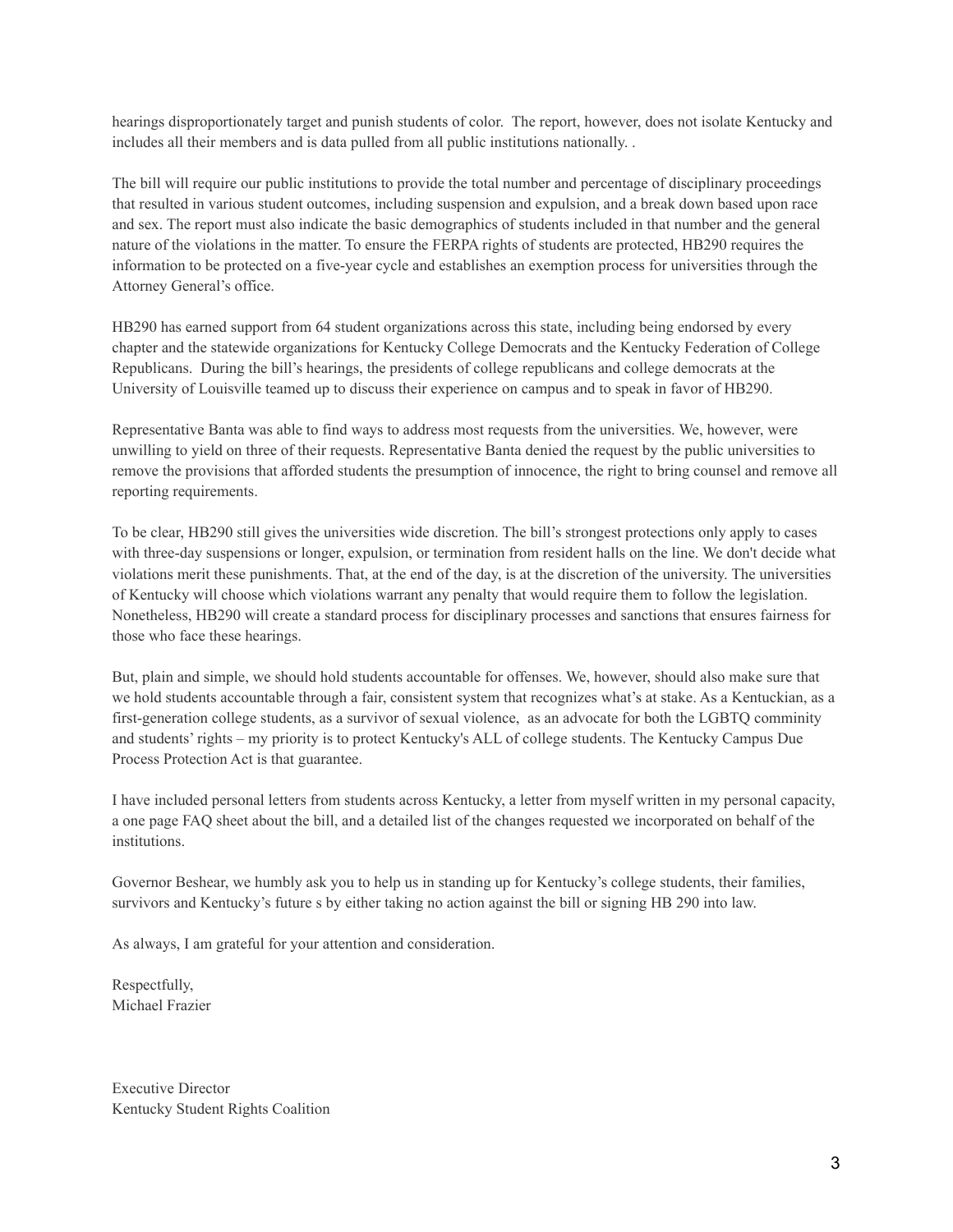2020 Hugh M. Hefner Foundation National Free Speech and Education Award Recipient Honorable Andy G. Beshear Governor of the Commonwealth 700 Capitol Avenue Suite 100 Frankfort, Kentucky 40601

March 31st, 2022

Dear Governor Beshear,

My name is Liam Gallagher, I am a student at the University of Louisville and the President-elect of the UofL College of Arts and Sciences. I am also the chairman for college republicans at the University of Louisville chapter. I wanted to send you a letter today to call on you to sign House Bill 290 into law.

HB290 is a student rights bill, it is a bill designed to protect student's due process rights when going through disciplinary proceedings on the campuses of Kentucky's public colleges and universities. House Bill 290 is not a wildly radical bill that will change the way that we educate students. This bill does not make the job of universities more difficult, it does not impede public universities ability to discipline students. Instead it affords students rights that we would expect from any and all government institutions. The rights currently set out for students at our public institutions are inconsistent from one another and they vary from student to student depending on who sits in the chair.

HB290 sets a standard that Public colleges and universities would be required to follow. I do not want to sit here and bore you with the details of this bill since you have already heard them once today, but I would like to say that every right given to students in House Bill 290 is a fundamentally American right. These are rights that we would not dream of taking away from everyday Americans yet state law fails to afford these rights to our very best and brightest. Kentucky's public colleges and universities are one of the shining gems of our commonwealth, but they can and do need to do better.

My university the university of Louisville teaches about due process rights, they teach about equality and justice for all. What we are looking at here is not a small dispute between a school and its students, but a government institution reigning supreme with little to no due process protections in state law, and that is a scary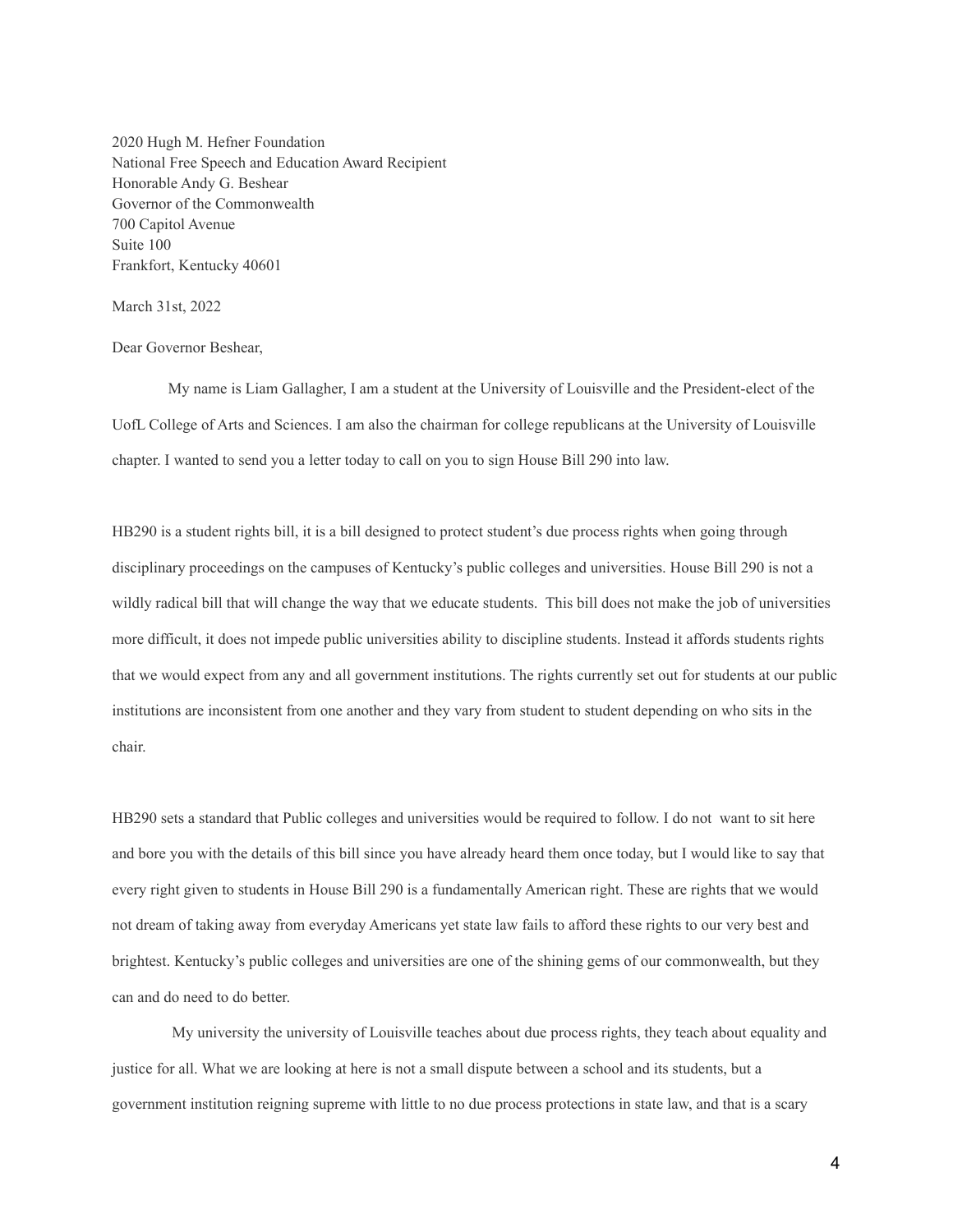precedent. We are not here to stop universities from taking disciplinary action. We are here to ask the to stand up for the fair and equitable treatment of students in this Commonwealth.

HB290 not only protects the accused, but also victims on college campuses. During testimony in committee we heard from Julia Mattingly who was harassed at UofL by another student. When she went to the university administration they told her that she would have to act as her own counsel. House bill 290 would stop this from ever having to happen again. There are tons of stories from across our Commonwealth similar to Julia's. Sexual harrasment and assualt on college campuses are rampant, no student who is sexually harrased or assualted should be required to act as their own counsel. This is something that hurts the ability of victims to come forward. House Bill 290 stops this from happening. It gives every student the option to be represented by counsel.

House Bill 290 would put our great Commonwealth at the forefront of the student rights issue. It would show that we as a state take a stand and say "students, we have your backs." It is not often that we are ahead of the rest of the country on things like this, but now is our opportunity, and we must seize it. The sun shines bright on My Old Kentucky Home. It shines towards due process on college campuses. It shines towards more fair and equitable disciplinary hearings for all students. I humbly ask you again to sign House Bill 290 into law.

SIncerely,

Liam Gallagher

Political Science University of Louisville Chairman UofL College Republicans College of Art & Sciences President-Elect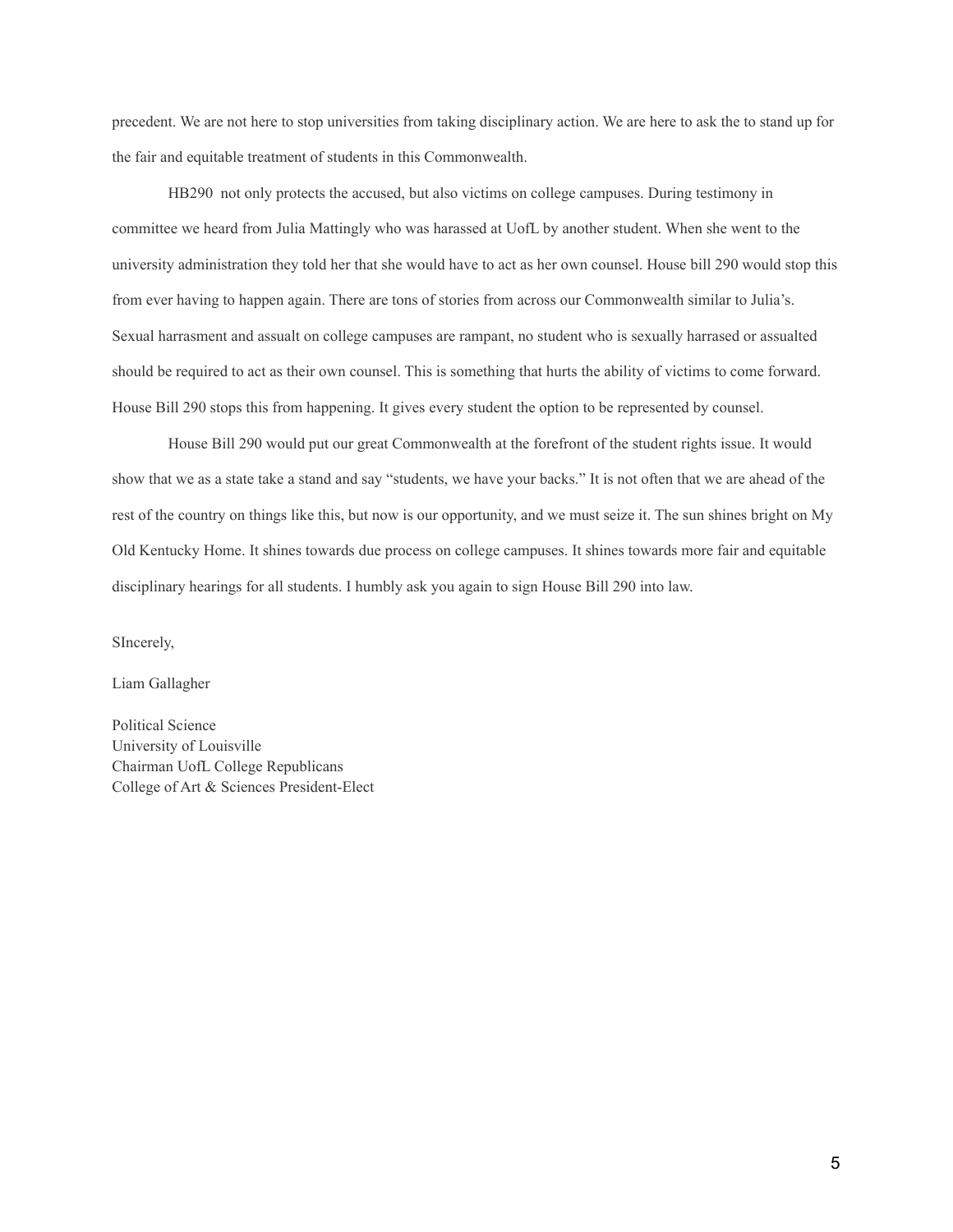Honorable Andy G. Beshear Governor of the Commonwealth 700 Capitol Avenue Suite 100 Frankfort, Kentucky 40601

April 1st, 2022

Dear Governor Beshear,

Hi, my name is Julia Mattingly and I am a junior studying Rural Health at the University of Louisville, where I serve as Speaker of the SGA Senate and President of the University Young Democrats. I am contacting you urging you to **sign HB 290, the Kentucky Campus Due Process Protection Act, into law.**

I support this bill because I believe Kentucky universities putting their students first and ensuring them proper due process rights is long overdue. This became extremely apparent to me this past summer when I was subject to pervasive harassment and defamation by another UofL student. When I had sought out the Dean of Students Office for help, University attorneys reviewed my case and determined that my allegations did not rise to a violation of the Student Code of Conduct. A representative from the Dean of Students informed me that I could file a formal complaint and receive a Conduct Hearing, however, they told me I would have to act as my own attorney by collecting affidavits from all of those involved and preparing an oral argument to be presented to the board.

As an undergraduate Rural Health major who has absolutely no legal experience, I was shocked at the notion I was to represent myself at the hearing and was not allowed to seek help from legal counsel. Additionally, I was scared to be in the same room as the student who had been harassing me all summer and would have appreciated the ability to have legal counsel speak on my behalf. House Bill 290 addresses this exact issue. This bill requires universities to notify students of their right to be represented by counsel or, if required by Title IX, an adviser, at each phase of the investigation process.

Allowing students due process should not be a burdensome task for Kentucky universities. Due process for students is a guarantee of fairness, a core tenet of our country and of the Commonwealth of Kentucky. This legislation **does not hinder a university's ability to hold students accountable for offenses**, it simply asks that students are afforded the same due process rights on campus as they would be off-campus.

I kindly ask you to **sign HB 290 into law** for a guarantee of fairness for all of Kentucky's college students. Thank you.

Best, Julia Mattingly University of Louisville, '23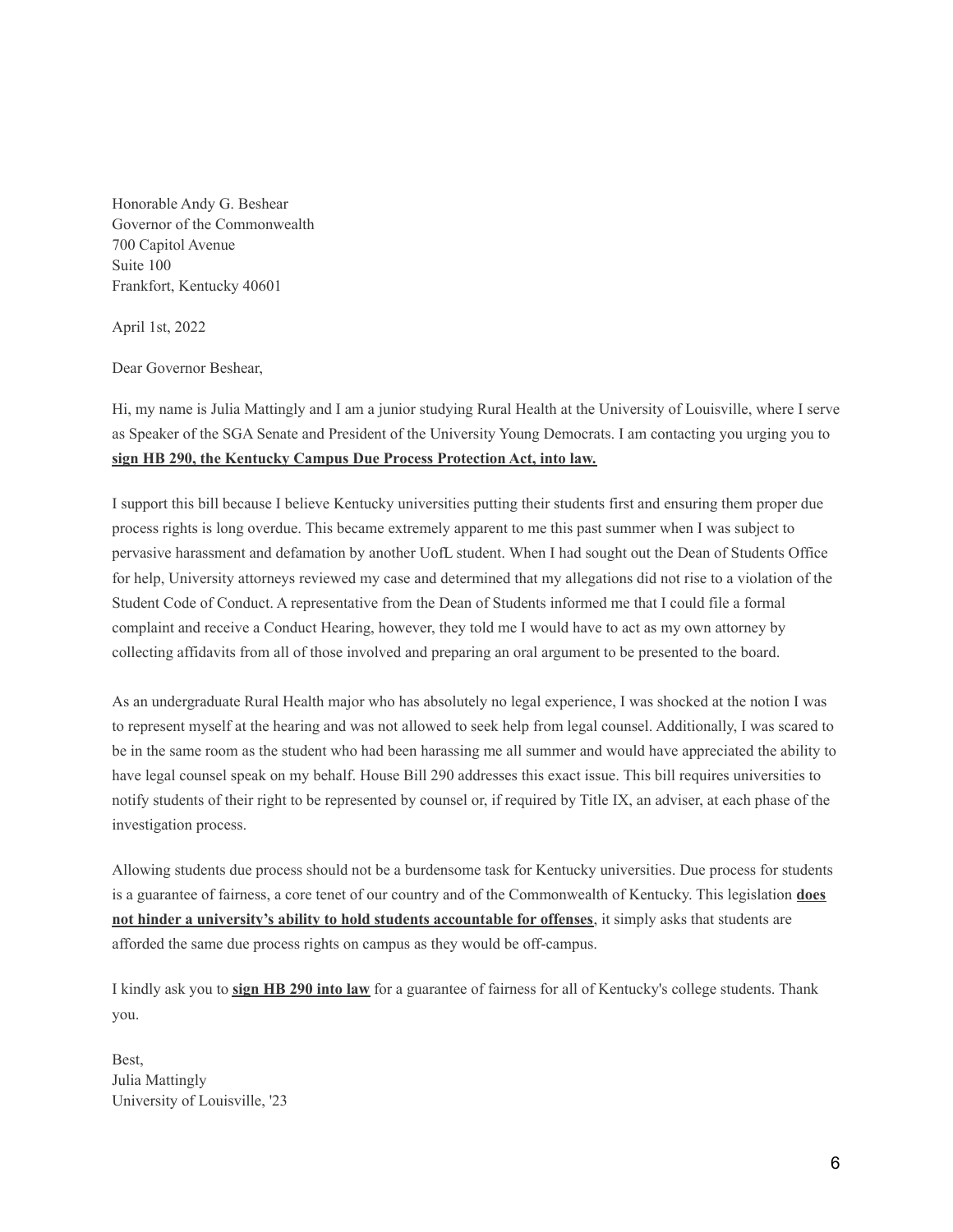UofL Young Democrats, President Louisville Political Review, Editor-in-Chief UofL Student Government Senator & Speaker for the SGA Senate she/her/hers E: j0matt02@louisville.edu | 270.617.4805 Honorable Andy G. Beshear Governor of the Commonwealth 700 Capitol Avenue Suite 100 Frankfort, Kentucky 40601

April 1st, 2022

Dear Governor Beshear,

For two years, I've empathized with and appreciated your leadership with helping Kentuckians through Covid-19 and the tornados in Western Kentucky. No other Governor in our history has dealt with so much and your determination to get us through this doesn't go unnoticed. Thank-you.

My name is Joe Anderson and I'm a 1981 alumnus and volunteer advisor for a student organization at the University of Kentucky. I've been in this role for almost 14 years and through this time, had multiple experiences with assisting individual students and my fraternity through University of Kentucky's Student Code of Conduct and the judicial process in that Code. I've seen many abuses of power from university staff and administrators and when challenging this overreach by UK, you get caught in an endless and faceless bureaucracy that refused to listen, acknowledge or care to change Codes that abused students key rights. UK is a public university and to deny basic constitutional rights when charged with conduct violations is wrong. Yes, I understand the need for a Code of Conduct. It's the judicial process that must be corrected.

HB290 addresses the judicial process. I urge you to sign this Bill into law. Student's rights are being denied and this bill will correct a process that will give them a better opportunity to defend themselves when charges are baseless. I have many examples that include charges based on an anonymous report that even the University couldn't verify to removing members from university housing without any hearing. This Bill will address those and give our students a more open and fair chance to respond to conduct charges in the future.

Again, I appreciate what you do for our Commonwealth. Please sign the bill and show your support for our University students.

Sincerely,

Joe Anderson

3411 Woodstock Circle

Lexington, KY 40502

859-940-8123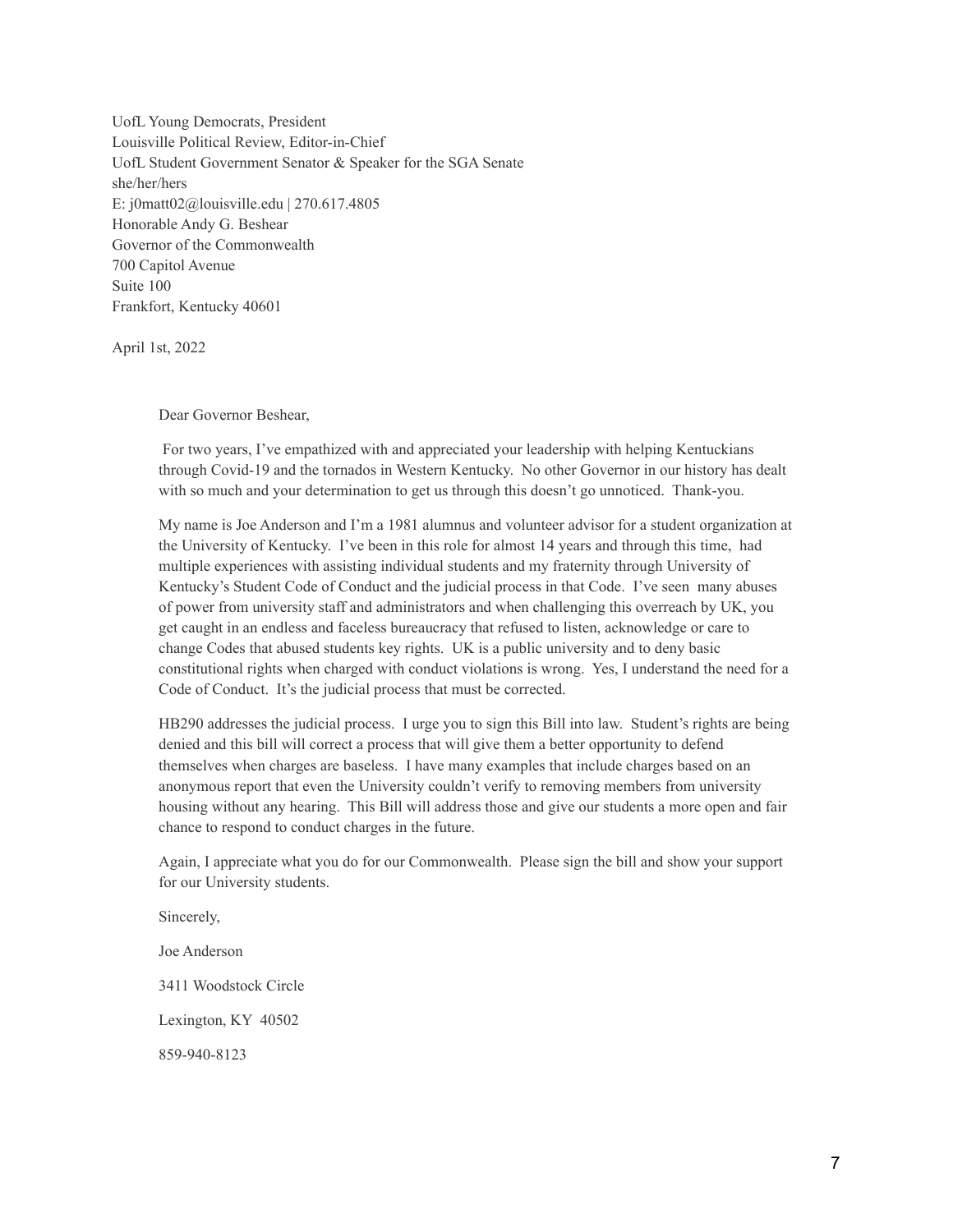Honorable Andy G. Beshear Governor of the Commonwealth 700 Capitol Avenue Suite 100 Frankfort, Kentucky 40601

## Dear Governor Beshear

My name is Tate Ohmer. I am the Chief of Staff for the President of our student government at Transylvania University. In addition to my role at Transylvania, I serve as the elected president for Kentucky College Democrats, consisting of membership fro UK, UofL, Murray, K-State, EKU, Morehead, Transy, Lindsey Wilson, WKU, and NKU. Recently, myself and many College Democrats all across the state have been working to support the passage of many bills. We called legislators, sent out countless emails, built local support, and truly pushed towards a select few bills we thought would benefit us as college students. Of these bills, only one passed- House Bill 290. I understand it is currently on your desk, and I ask you- both as a college student and as President of the College Democrats- to sign it into law.

To be a college student today is to see how university administrations have acted like lords of their castles, prioritizing their own names and donations over the mental and physical safety of their students. Our organziation have heard countless stories of students at many institutions being betrayed by their college, being mistreated while seeking justice for sexual harassment and assault. Victims deserve rights, they deserve to be protected, and so colleges must be held accountable for their actions and failures.

I never want to hear another story of a student being told by a university administrator that her rape "didn't count" because "if there isn't penetration, then it doesn't count". I don't want to ever hear again of a student being silenced and threatened by her school for going to the news with her story of being violently raped in her dorm by an outsider who walked in.

So, on behalf of college students all over Kentucky (and NOT college administrations), I encourage you do take a deep look at what HB 290 means for us, those who expect protection and justice from the institutions we pay tens of thousands of dollars to attend, and sign it into law.

Thank you,

Tate Ohmer

President, College Democrats of Kentucky Chief of Staff Student Government Association Transylvania University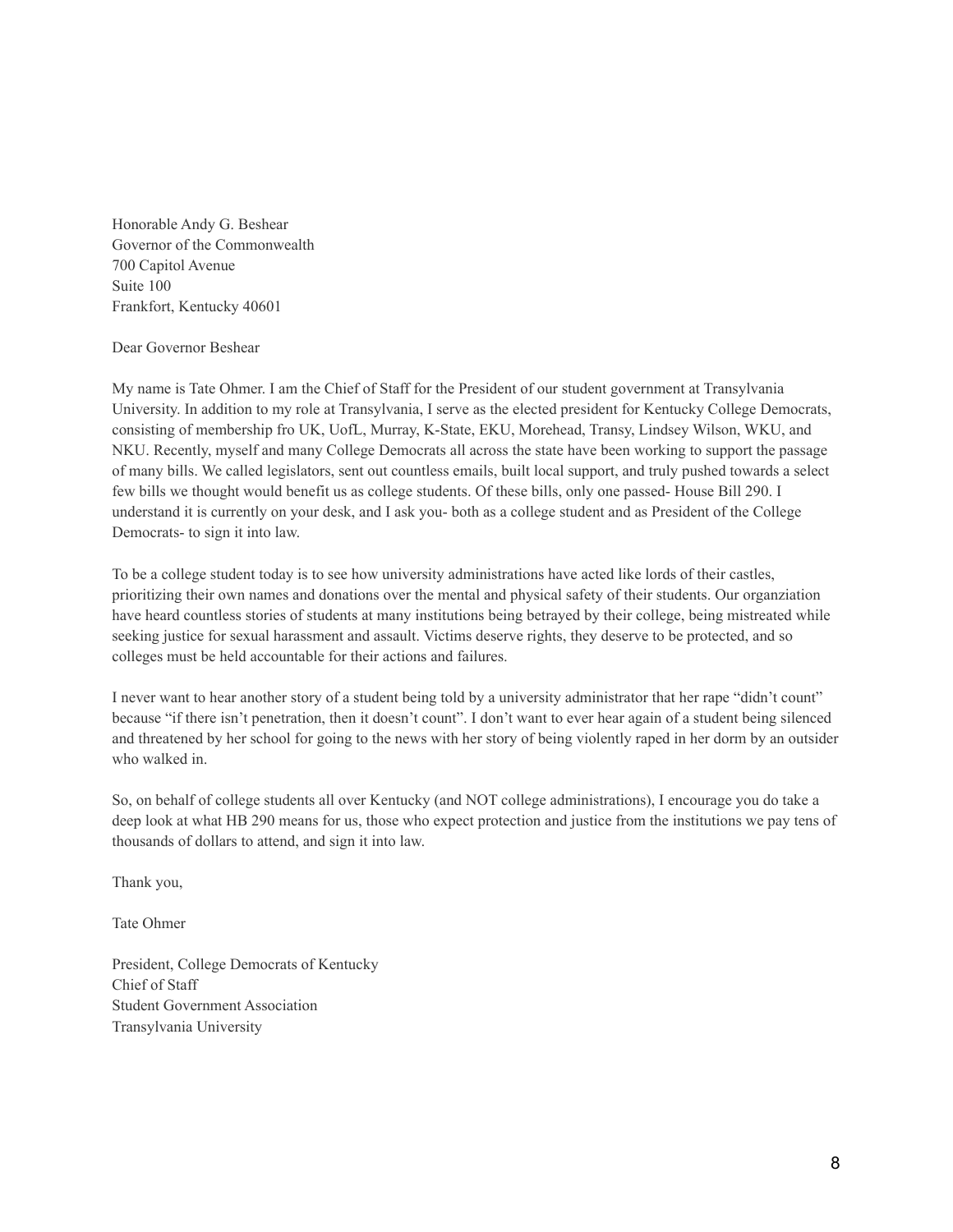# **The Kentucky Campus Due Process Protection Act**

**Purpose:** Establish minimum procedural requirements for postsecondary disciplinary proceedings to better protect student's educational interests.

## **Impact:**

- **Basic due process rights**: to all students accused of a student discipline violation;
- **Victim due process rights:** to victims when the violation arises from criminal conduct or conduct that would constitute sex discrimination as defined by Title IX<sup>1</sup>, which are equal to the rights of the accused;
- **Robust due process:** when the violation may result in:
	- *Suspensions 3 days or more, expulsion, or termination of a student's residence in campus housing;* and
- **Student Discipline Report:** Requires each public college or university to publish a report to provide transparent data on the institution's handling of student disciplinary matters to the Kentucky General Assembly every five years.

#### **Basic Due Process Rights:**

- Presumption of innocence:
- Written notice of: the charges, the student's rights; and each phase of the disciplinary process;
- Access to a complete record of the matter;
- To be present and participate meaningfully at each phase of the process;
- To be represented by counsel at the expense of the student at all phases of the process; and
- To fair and impartial treatment, including the right to an impartial hearing adjudicator.

#### **Robust Due Process**

- To participate in the hearing by:
	- Making opening and closing statements;
	- Presenting and see all evidence; and
	- Cross-examining testimony, except cross-examination of another student must be conducted through counsel or an impartial hearing officer;
- The right to appeal to the governing board or its designee for a final decision;

**STUDENT DISCIPLINE REPORT:** Must include the total number and percentage of disciplinary proceedings that resulted in various student outcomes, including suspension and expulsion. The report must also indicate the basic demographics of students included in that number and the general nature of the violations in the matter. Bill provided an exemption process to Universities through the AG's office

### **THIS BILL DOES NOT:**

Impede or delay law enforcement investigations;

 $1 *$ Title IX establishes requirements for student disciplinary proceedings for allegations of sexual discrimination as defined by that Act, including but not limited to sexual harassment and assault. Title IX requires that complainants be afforded equal rights to the accused in student disciplinary proceedings.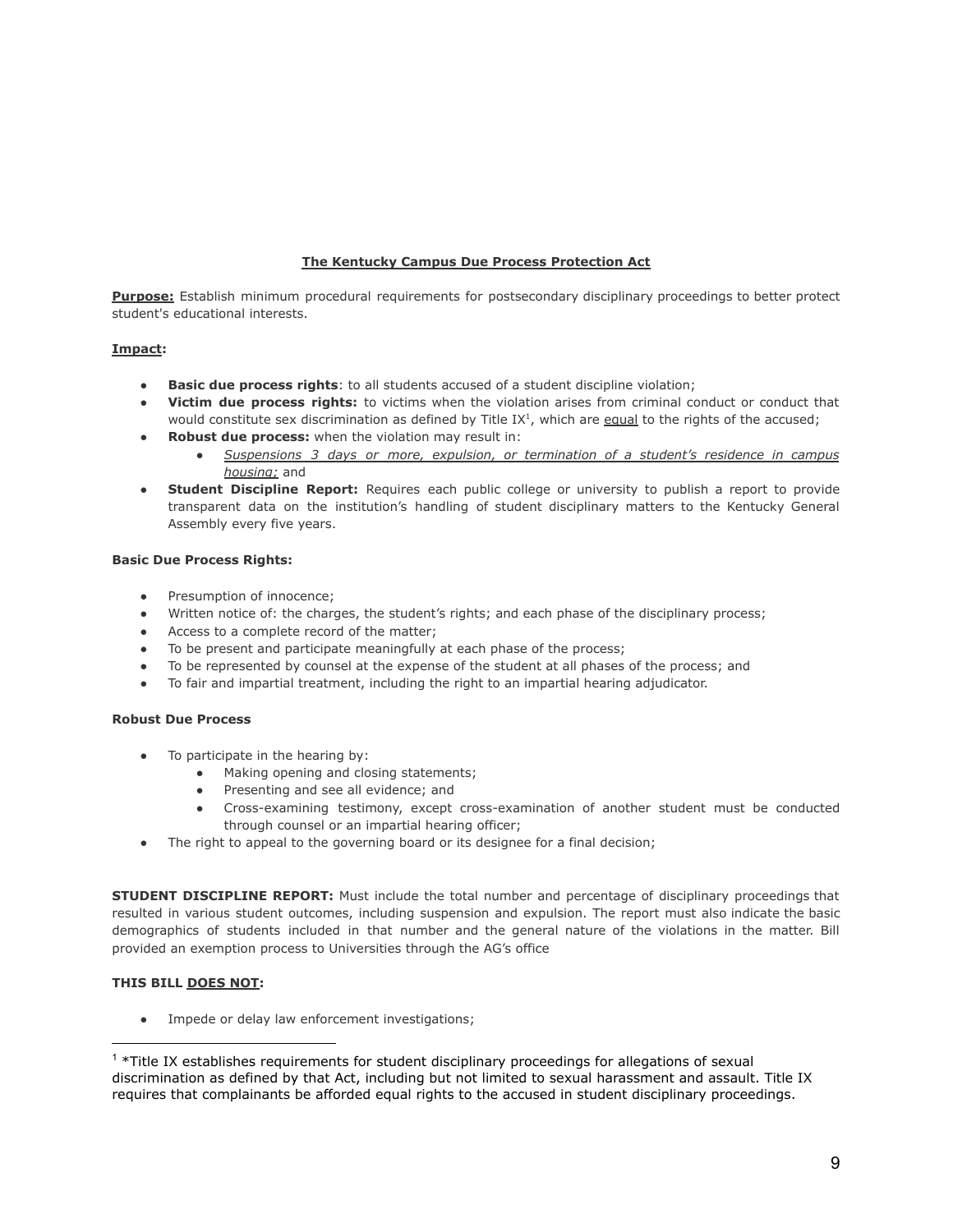- Impair an institution's ability to suspend or make an interim housing adjustment;
- Limit any additional rights afforded under federal law, including Title IX.
- Does not prevent universities from making reasonable accommodations or interim suspensions
- Does not prevent universities from enforcing contractual obligations, such as failure to pay.
- Does not prevent the universities from making reasonable accommodations or implementing interim suspensions.

### **Incorporation of Institutions' proposed changes into HB 290**

## **Color code of right column:**

**Green-** Change accepted as requested

Yellow- Change was incorporated in response to the concern but was not incorporated in the specific manner requested

**Red**- Change was rejected

No color- Change made that was not responsive to institutional feedback

Changes made in the House Committee Substitute are highlighted in Yellow.

| changes to 21 RS HB<br>145                                                                                                                                                                                                                                                                                                  | Institutions' proposed Incorporation of Institutions' proposed changes into HB 290                                                                                                                                                                                                                                                                                                                                                                                         |   |
|-----------------------------------------------------------------------------------------------------------------------------------------------------------------------------------------------------------------------------------------------------------------------------------------------------------------------------|----------------------------------------------------------------------------------------------------------------------------------------------------------------------------------------------------------------------------------------------------------------------------------------------------------------------------------------------------------------------------------------------------------------------------------------------------------------------------|---|
| Remove<br>"to<br>conduct<br>that<br>if<br>left I<br>federal<br>law<br>unaddressed"<br>from the<br>definition of complainant.                                                                                                                                                                                                | address <b>Proposed change was incorporated as requested</b> - The current<br>criminal conduct or other version of HB 290 only requires that a complainant be a victim of a<br>would violation of the code for student conduct, as requested by the<br>violate Title IX or other institutions. This definition of complainant triggers rights of<br>participation further on in the bill intended to preserve the rights of<br>victims.<br>Page 1, Line 9.                 |   |
| Exclude KCTCS from the<br>scope of the bill. The<br>rationale for this proposal<br>is that KCTCS is unique<br>from other postsecondary<br>institutions in the state in<br>that they do not have Page 1, Line 10.<br>on-campus housing and<br>other licensing<br>boards<br>authority<br>have<br>over<br>disciplinary issues. | Proposed change was incorporated as requested- the definition<br>of "institution" does not include KCTCS in the current version of the<br>bill. The sponsor agrees that KCTCS is too different from the public<br>universities contained in the bill to extend the same rules and<br>requirements.                                                                                                                                                                         | ✓ |
| Include<br>the<br>"governing<br>public<br>opposed<br>board"<br>throughout<br>bill.                                                                                                                                                                                                                                          | phrase Proposed change was incorporated as requested- The current<br>board of a version of HB 290 specifically defines "governing board" with relation<br>postsecondary to each institution within the scope of the bill. This defined term is<br>education institution" as intended to avoid repetition throughout the bill and clarify the use of<br>to "governing the phrase "governing board" in accordance with the institutions'<br>the request.<br>Page 1, Line 15. |   |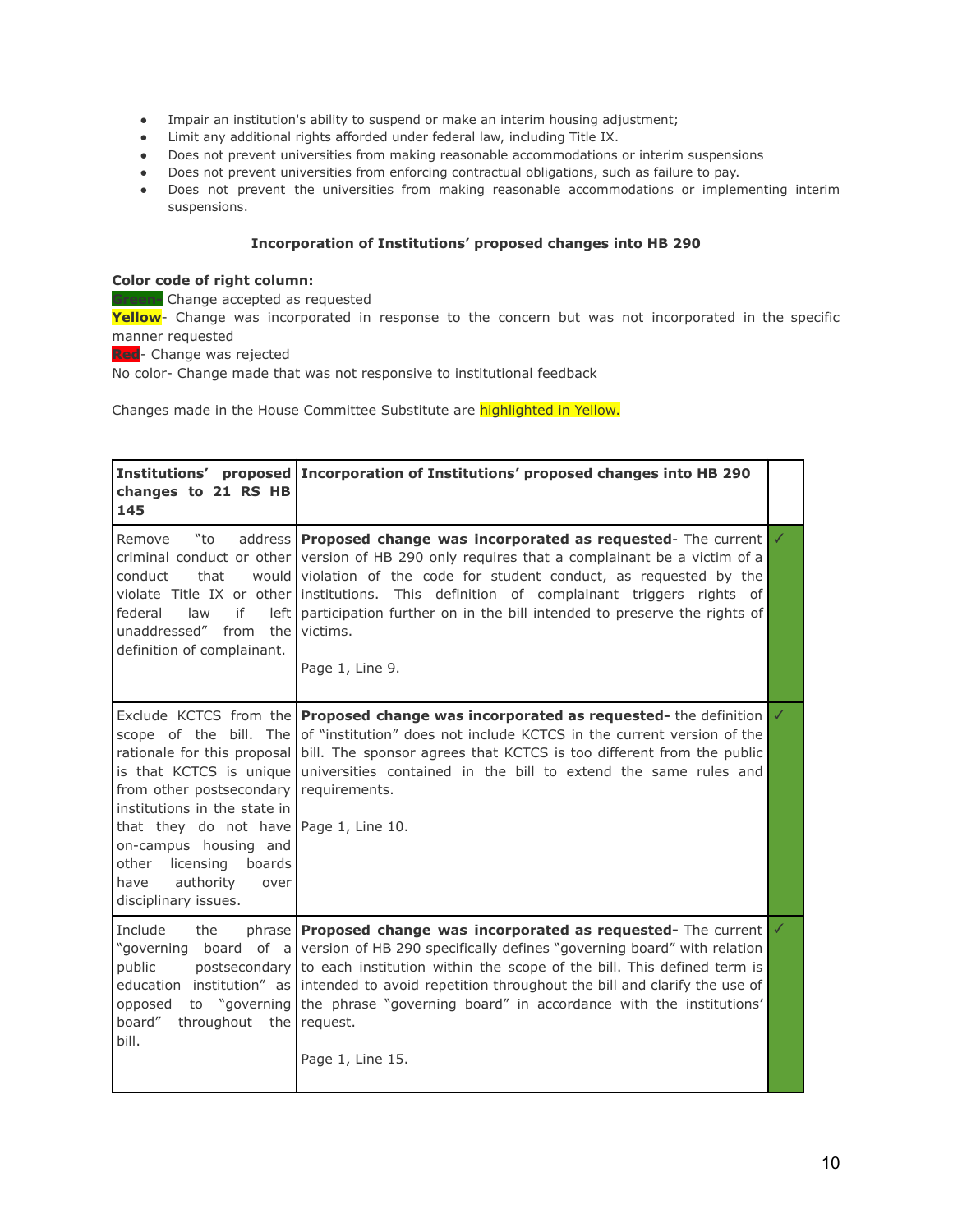| Exclude<br>offenses from the scope<br>of the bill. The rationale<br>for this proposal is that<br>institutions<br>believe<br>the<br>academic offenses should<br>handled<br>by<br>be<br>institution, as permitted<br>Supreme<br>by<br>Court<br>rulings.                                                                                                                                         | academic Proposed change was incorporated as requested- The code for $\sqrt{\sqrt{}}$<br>student conduct must clearly set forth the rules for nonacademic<br>student conduct. This change aligns with court cases distinguishing<br>higher procedural protections for nonacademic offenses and is<br>responsive to the concerns raised by the institutions.<br>the Page 2, Line 2                                                                                                                                                                                                                                                                                                                                                                                                                                                                                                                                                                                                                                                                                                                                                                                                                                                                                                                                                                                                                                                                                                                    |  |
|-----------------------------------------------------------------------------------------------------------------------------------------------------------------------------------------------------------------------------------------------------------------------------------------------------------------------------------------------------------------------------------------------|------------------------------------------------------------------------------------------------------------------------------------------------------------------------------------------------------------------------------------------------------------------------------------------------------------------------------------------------------------------------------------------------------------------------------------------------------------------------------------------------------------------------------------------------------------------------------------------------------------------------------------------------------------------------------------------------------------------------------------------------------------------------------------------------------------------------------------------------------------------------------------------------------------------------------------------------------------------------------------------------------------------------------------------------------------------------------------------------------------------------------------------------------------------------------------------------------------------------------------------------------------------------------------------------------------------------------------------------------------------------------------------------------------------------------------------------------------------------------------------------------|--|
| that the institutions prove<br>"every element of the<br>violation."<br>alleged<br>No<br>rationale was submitted<br>for this proposal but the<br>duty was replaced with<br>occurrence<br>of<br>the<br>a<br>"finding of responsibility."                                                                                                                                                        | Remove the requirement <b>Proposed change was not incorporated:</b> The sponsor feels<br>strongly that if an institution is unable to prove every element of the<br>alleged violation, than the institution is not able to prove that a<br>violation occurred. Adequate proof is a basic tenant of due process;<br>therefore, this proposal from the institutions was not incorporated in<br>the current version of HB 290.<br>Page 2, Line 9                                                                                                                                                                                                                                                                                                                                                                                                                                                                                                                                                                                                                                                                                                                                                                                                                                                                                                                                                                                                                                                        |  |
| institutions<br>The<br>were  <br>concerned<br>about<br>the<br>rights in subsection (3) of<br>Section<br>$\mathbf{1}$<br>being<br>too<br>burdensome.<br>The institutions proposed<br>changing the<br>threshold<br>for subsection (3) to a<br>suspension of 10 days or<br>more.<br>Change was not proposed<br>by the institutional draft<br>but<br>verbally<br>was<br>requested at the meeting. | New change to address a general concern: The rights afforded<br>under the bill previously applied to all disciplinary proceedings. Now,<br>academic offenses are excluded. For all other offenses, the rights<br>afforded under the bill are only triggered "when a finding of<br>responsibility could result in a suspension, expulsion, or termination<br>of a respondent's residence in campus housing." Page 2, Line 4<br>To put this in context, the rights the institutions are concerned about<br>affording prior to a suspension of 1-9 days are fundamental rights<br>such as the presumption of innocence, written notice before<br>scheduled events, maintenance of and access to an administrative<br>file that includes exculpatory and exculpatory evidence, the right to<br>be present and participate meaningfully at material phases of the<br>disciplinary process, and the right to bring support persons, like a<br>parent, to those phases. The sponsor feels that any length of<br>suspension is sufficiently significant to the student's academic career<br>so as to trigger such basic rights are afforded under subsection (3).<br>The enhanced rights afforded under subsection (4) bill were<br>previously triggered when a finding of responsibility could result in a<br>suspension, expulsion, or termination of a respondent's residence in<br>campus housing." This section has been amended to only apply if the<br>suspension is 3 days or more. Page 4, line 13. |  |
| "respondent" to require<br>only that a respondent be<br>given<br>specific<br>written<br>notice, including notice of<br>rights<br>during<br>the I<br>disciplinary proceedings.                                                                                                                                                                                                                 | Replace "participant" with <b>Proposed change was not incorporated-</b> The bill sponsor $ X $<br>strongly believes that victims should have proper notice in<br>postsecondary disciplinary proceedings, especially in the context of<br>Title IX. As the definition of complainant requires a complainant to<br>be a victim of a violation, as opposed to a mere witness, the sponsor<br>felt it was proper to preserve the rights of the complainant/victim<br>throughout the bill. Therefore, this proposal from the institutions<br>was not incorporated in the current version of HB 290.                                                                                                                                                                                                                                                                                                                                                                                                                                                                                                                                                                                                                                                                                                                                                                                                                                                                                                       |  |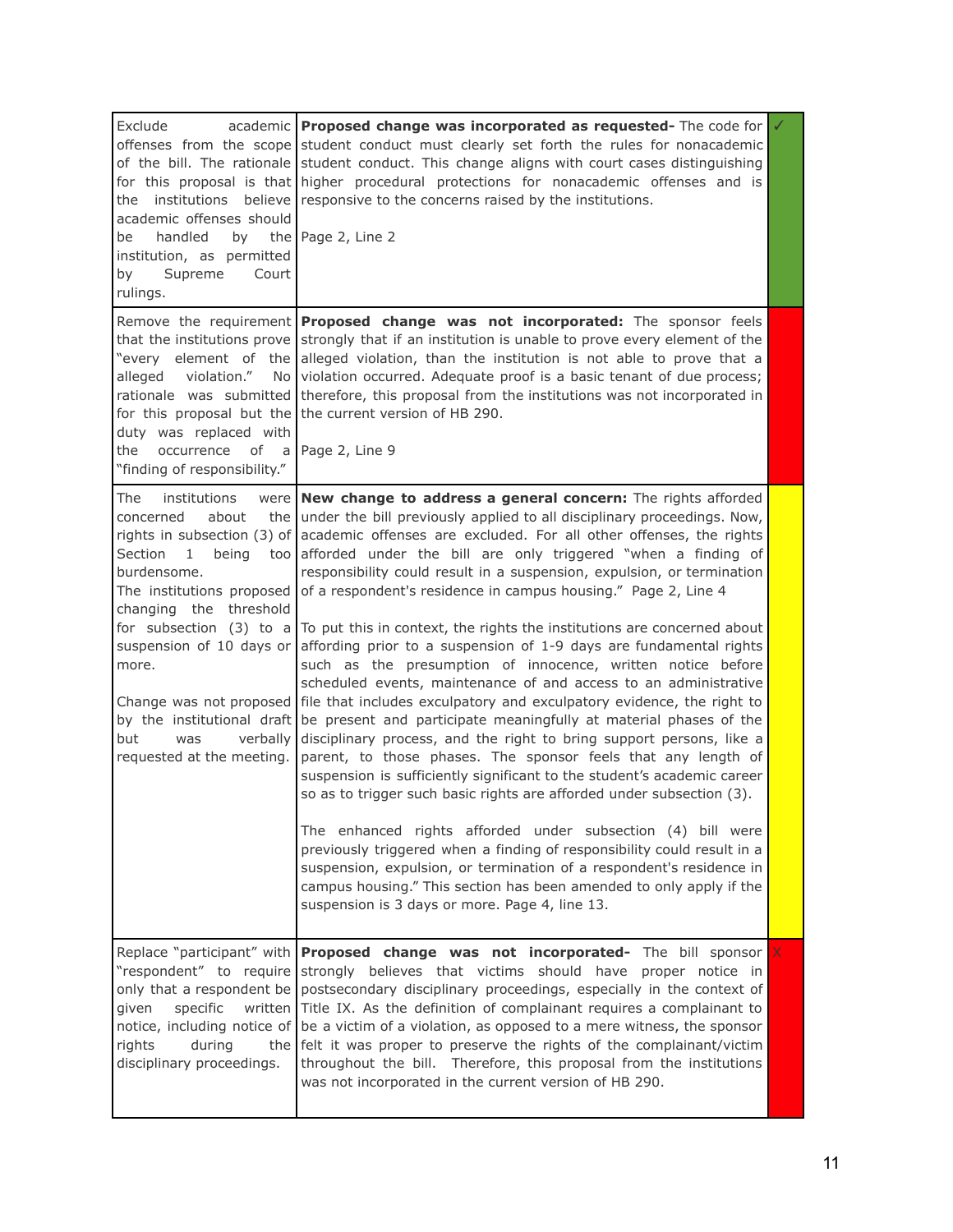|                                                                                                                                                                                                                                                                                                                                                                                                                     | Page 2, Line 15 and throughout.                                                                                                                                                                                                                                                                                                                                                                                                                                                                                                                                                                                                                                                                                                                                                                                                                                                                                                                                                                                                                                                                                                                                                                                                                                                                                                                                                                                                                                                                                                                                                                                                                                                                                                                                                                                                                                                     |  |
|---------------------------------------------------------------------------------------------------------------------------------------------------------------------------------------------------------------------------------------------------------------------------------------------------------------------------------------------------------------------------------------------------------------------|-------------------------------------------------------------------------------------------------------------------------------------------------------------------------------------------------------------------------------------------------------------------------------------------------------------------------------------------------------------------------------------------------------------------------------------------------------------------------------------------------------------------------------------------------------------------------------------------------------------------------------------------------------------------------------------------------------------------------------------------------------------------------------------------------------------------------------------------------------------------------------------------------------------------------------------------------------------------------------------------------------------------------------------------------------------------------------------------------------------------------------------------------------------------------------------------------------------------------------------------------------------------------------------------------------------------------------------------------------------------------------------------------------------------------------------------------------------------------------------------------------------------------------------------------------------------------------------------------------------------------------------------------------------------------------------------------------------------------------------------------------------------------------------------------------------------------------------------------------------------------------------|--|
| Eliminate the timeframe<br>of notice required, which<br>was previously 3 business<br>days prior to a scheduled<br>event<br>which<br>the<br>at<br>participant was expected<br>to appear. The rationale<br>that<br>this<br>notice<br>was<br>requirement<br>would<br>impede the institution's<br>ability<br>investigate<br>to<br>alleged violations.                                                                   | <b>Proposed change was not incorporated-</b> the notice requirement $\mathbf{\chi}$<br>for any scheduled event was remains 3 business days because:<br>Students have a genuine interest in being present and<br>participating meaningfully at each phase in the disciplinary<br>process. The sponsor believes that notice is essential to<br>fulfilling that right.<br>Statements made by a student can be admissible against<br>them in a criminal case. Therefore, students have a vested<br>interest in consulting with legal representation prior to any<br>administrative meeting that serves and investigative<br>purpose.<br>This requirement only applies to scheduled events;<br>$\bullet$<br>This section does not limit the ability of law enforcement to<br>investigate, as clearly stated under the exclusion sections.<br>Therefore NOTHING in this bill limits law enforcement's<br>investigation of criminal activity.<br>For these reasons, the sponsor would not agree to eliminate the<br>notice requirement entirely. Page 2, Line 19<br>This notice requirement is tempered by the fact that there is<br>language further on in the bill which specifically states that nothing<br>in the bill shall be intended to impede or delay law enforcement's<br>investigation of a crime or the ability of the institution to take<br>reasonable interim measures. Therefore, law enforcement would not<br>be subject to the 1 business day delay, only the institution. (This<br>would not include a sworn law enforcement agency affiliated with the<br>institution.) In the meantime, the bill is clear that the school can<br>temporarily suspend the respondent and/or relocate his or her<br>housing. This preserves the institution's concern of safety during a<br>timely investigation while also protecting the participants' interests<br>described above. |  |
| there<br>meeting,<br>was  <br>confusion on the meaning<br>of this term that was<br>reflected<br>in<br>proposals submitted by<br>the institution. It was<br>that the<br>stated<br>term<br>record was intended to<br>mean administrative file<br>that<br>is<br>updated<br>throughout the process.<br>That cleared up several<br>concerns brought forth by<br>institutions.<br>the<br>This<br>includes timing concerns | Clarify the meaning of the <b>Proposed change was incorporated as requested:</b> the term<br>term "record." At the record is replaced with administrative file and the nature thereof is<br>clarified. Page 2, Line 23.<br>several Clarifying the nature of the administrative file included adding a<br>provision that requires an institution to notify a participant when the<br>record is updated with new documents or evidence. It also clarifies<br>that the administrative file shall be updated to include an audio or<br>video recording of any hearing "ultimately held in the matter."                                                                                                                                                                                                                                                                                                                                                                                                                                                                                                                                                                                                                                                                                                                                                                                                                                                                                                                                                                                                                                                                                                                                                                                                                                                                                  |  |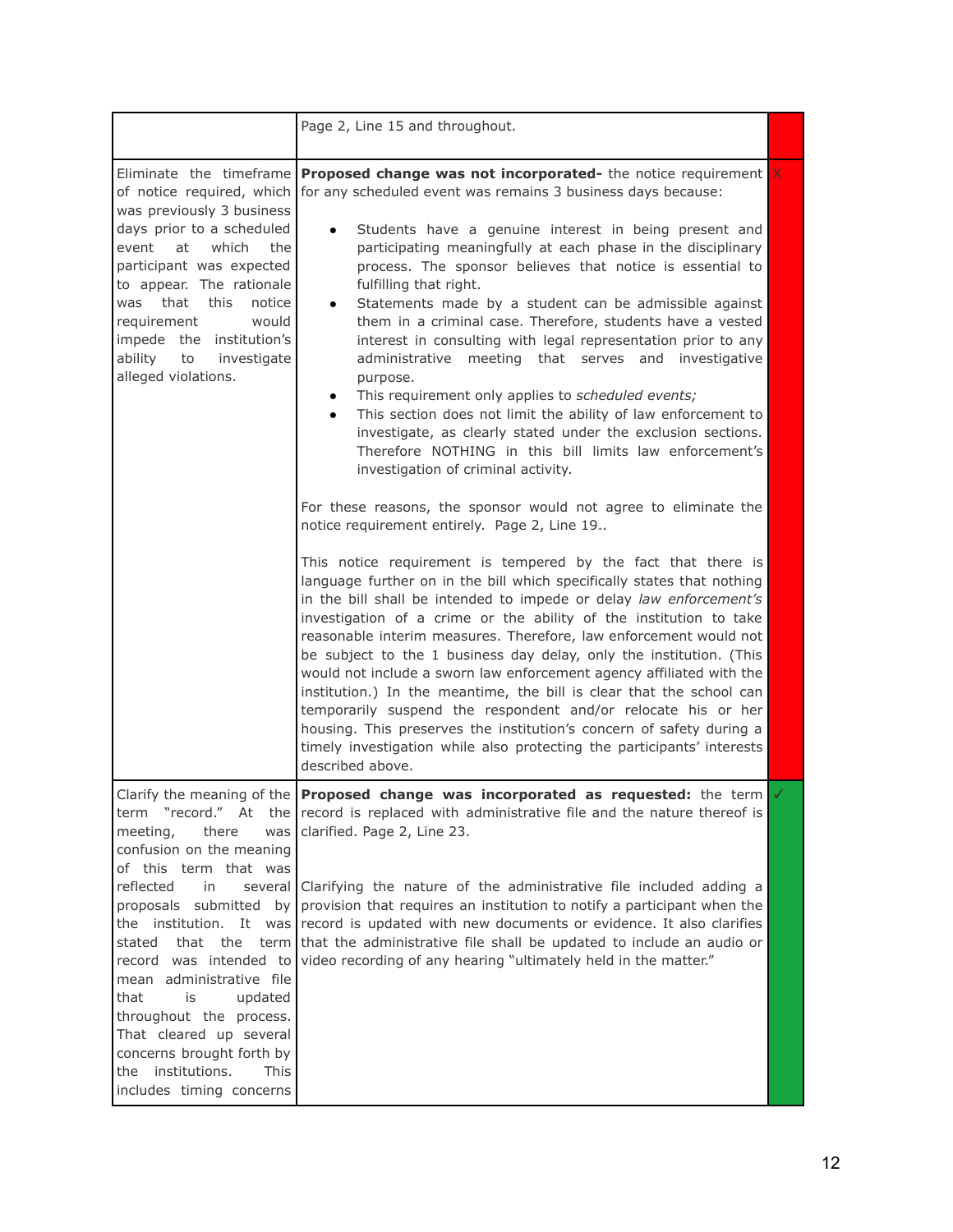| raised by the institutions<br>with<br>regard<br>to<br>the<br>inclusion of a hearing<br>recording.                                                                                                                                                                             |                                                                                                                                                                                                                                                                                                                                                                                                                                                                                                                                                                                                                                                                                                                                                                                                                                                                                                                                                                                                                                                                                                                                                                                                                                                                                                  |              |
|-------------------------------------------------------------------------------------------------------------------------------------------------------------------------------------------------------------------------------------------------------------------------------|--------------------------------------------------------------------------------------------------------------------------------------------------------------------------------------------------------------------------------------------------------------------------------------------------------------------------------------------------------------------------------------------------------------------------------------------------------------------------------------------------------------------------------------------------------------------------------------------------------------------------------------------------------------------------------------------------------------------------------------------------------------------------------------------------------------------------------------------------------------------------------------------------------------------------------------------------------------------------------------------------------------------------------------------------------------------------------------------------------------------------------------------------------------------------------------------------------------------------------------------------------------------------------------------------|--------------|
| Remove the reference to<br>"pleadings." The rationale<br>for this proposal was that<br>the term "pleadings" is<br>too litigious. The proposal<br>merely removed the term<br>without<br>substituting<br>another word that would<br>apply to documents filed<br>by the parties. | Proposed change was not incorporated but the concern was<br><b>reflected in other changes-</b> the term pleading is replaced with $X$<br>"document submitted by a participant." This removes the term<br>specifically objected to by the institutions but preserves the right of<br>participants to maintain access to any document that would contain<br>evidence and/or arguments in the disciplinary process.<br>Page 2, Line 24.<br>The institutions also wanted to strike the phrase "in the institution's<br>possession or control relevant to the alleged violation or the<br>institution's investigation thereof." This phrase is significant because<br>only the contents of the administrative record can be considered to<br>determine that a violation has occurred. Therefore, this phrase is<br>maintained in the current version of HB 290.                                                                                                                                                                                                                                                                                                                                                                                                                                       | $\checkmark$ |
| After<br>the<br>regarding<br>whether I<br>institutional<br>memorandum<br>and<br>attorney work<br>product<br>would fall<br>under the<br>definition of documents<br>required<br>to<br>be<br>incorporated<br>into<br>the<br>administrative file.                                 | meeting, HB 290 specifically states that the administrative file "shall not<br>concerns were addressed include privileged documents or internal 4 memorandums that the<br>institution does not intend to introduce as 5 evidence at any hearing<br>on the matter."                                                                                                                                                                                                                                                                                                                                                                                                                                                                                                                                                                                                                                                                                                                                                                                                                                                                                                                                                                                                                               |              |
| record include an audio or<br>video<br>recording<br>institutions were<br>and expense of creating<br>maintaining<br>these  <br>and<br>records.                                                                                                                                 | Remove the requirement Proposed change was not incorporated but concern was<br>that the administrative addressed with language to limit impact- language has been<br>added to clarify that the institution has the choice between: audio<br>of a recording, video recording, or a written transcript. There is no duty<br>disciplinary hearing. The $\int$ for the institution to use more than one format.<br>concerned about the time In the process of researching disciplinary hearings, the sponsor<br>learned it is standard practice to record these types of hearings. This<br>practice makes sense, as having a clear record of the hearing saves<br>appellants the time and cost of litigating questions of fact of what<br>did and did not occur at a hearing. The sponsor feels strongly that<br>the consequences on the line for a student far outweigh any<br>inconvenience a recording may impose upon the institution.<br>The purpose of this bill is to protect and enhance the rights of<br>students involved in these types of proceedings. The most effective<br>means of determining whether that occurred at a hearing is an audio<br>or video recording. Therefore, the sponsor did not incorporate this<br>proposal in the current version of HB 290.<br>Page 3, Line 1. | $\mathsf{X}$ |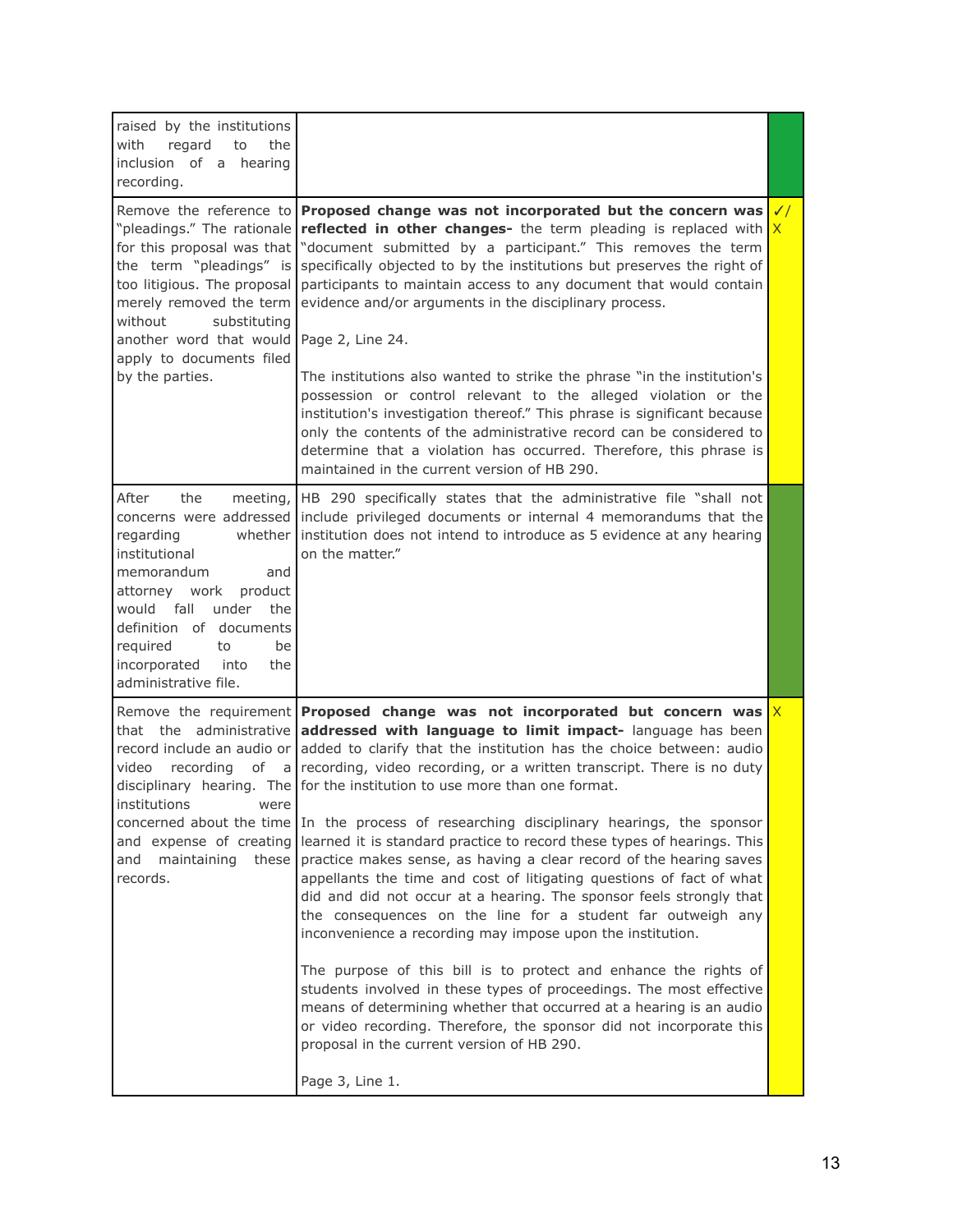| to<br>that<br>access<br>administrative<br>file<br>be l<br>continuous. The rationale<br>is that the institutions<br>reasonable<br>impose<br>restrictions and felt that<br>continuous<br>could<br>be<br>implied to require 24 hour   Page 3, Line 7.<br>access. The institutions<br>proposed that the term<br>continuous be stricken<br>without replacement.                                                                  | Remove the requirement <b>Proposed change was not incorporated but the concern was</b><br>the <b>reflected in other changes-</b> the term "continuous" is replaced with $\vert$<br>"continuing." The use of the term "continuing" is intended to clarify<br>that, although access need not be 24/7, it should not be<br>unreasonably restricted as the hearing approaches. This would mean<br>wanted to be able to that a participant could access the administrative file multiple times.<br>The sponsor felt this is critical to the participant's ability to<br>participate meaningfully in the disciplinary process.                                                                                                                                                                                                                                                                                                                                                                     | $\checkmark$<br>X |
|-----------------------------------------------------------------------------------------------------------------------------------------------------------------------------------------------------------------------------------------------------------------------------------------------------------------------------------------------------------------------------------------------------------------------------|----------------------------------------------------------------------------------------------------------------------------------------------------------------------------------------------------------------------------------------------------------------------------------------------------------------------------------------------------------------------------------------------------------------------------------------------------------------------------------------------------------------------------------------------------------------------------------------------------------------------------------------------------------------------------------------------------------------------------------------------------------------------------------------------------------------------------------------------------------------------------------------------------------------------------------------------------------------------------------------------|-------------------|
| administrative<br>an<br>there<br>should<br>that<br>sufficient<br>time<br>proceed<br>with<br>complaint.                                                                                                                                                                                                                                                                                                                      | Reduce the length of time <b>Proposed change was not incorporated as requested</b> : The $\sqrt{\ }$<br>a participant could access sponsor recognized the institution's concern with having sufficient<br>file evidence to determine whether to proceed in the disciplinary process<br>from 10 days to 5 days prior to granting a participant access to the administrative file.<br>prior to a hearing. The Therefore, this proposal was incorporated in part. The length of time<br>institutions' rationale was was reduced to 7 days, unless otherwise specified under Federal<br>be Law. Title IX requires 10 days, and if the institutions can maintain<br>to that for some of the most serious allegations that can occur on<br>investigate the complaint college campuses, they can certainly accommodate the shorter time<br>to determine whether to frame in other cases that could result in a suspension, expulsion, or<br>the termination of campus residence.<br>Page 3, Line 6. |                   |
|                                                                                                                                                                                                                                                                                                                                                                                                                             | The current version of HB 290 contains pre-hearing evidentiary<br>deadlines prior to a hearing on a violation that may result in a<br>suspension, expulsion, or termination of residence in campus<br>housing. This change was not requested by the institutions.<br>Note: Title IX requires pre-hearing evidentiary disclosures, too.<br>Therefore, this change is not unprecedented.                                                                                                                                                                                                                                                                                                                                                                                                                                                                                                                                                                                                       |                   |
| language<br>Insert<br>presented<br>at<br>any  <br>disciplinary hearing may<br>considered in<br>the l<br>be<br>determination of whether<br>previous<br>language<br>restricted<br>the I<br>determination<br>to I<br>"evidence contained<br>in l<br>the record." In speaking<br>with the institutions, this<br>proposal was rooted in<br>the confusion over the Page 3, Line 6<br>nature of the record, as<br>described above. | that <b>Proposed</b> change was incorporated in-part: As mentioned<br>states that "evidence above, the term "record" was replaced with "administrative file" and<br>changes were made throughout the section to clarify that the<br>administrative file is a file that encompasses the entire disciplinary<br>process, not just the pre-hearing discovery. This section was<br>amended to provide that: "contained in the administrative file that is<br>a violation occurred." The   determined by the hearing officer to be relevant and admissible may<br>be considered in the determination of whether a violation occurred,<br>including but not limited to the audio recording, video recording, or<br>transcript of any disciplinary hearing ultimately held in the matter."<br>The sponsor feels this addresses the institutions' concern without<br>eliminating the stringent adherence to a fair and complete<br>administrative record.                                            | $\sqrt{}$         |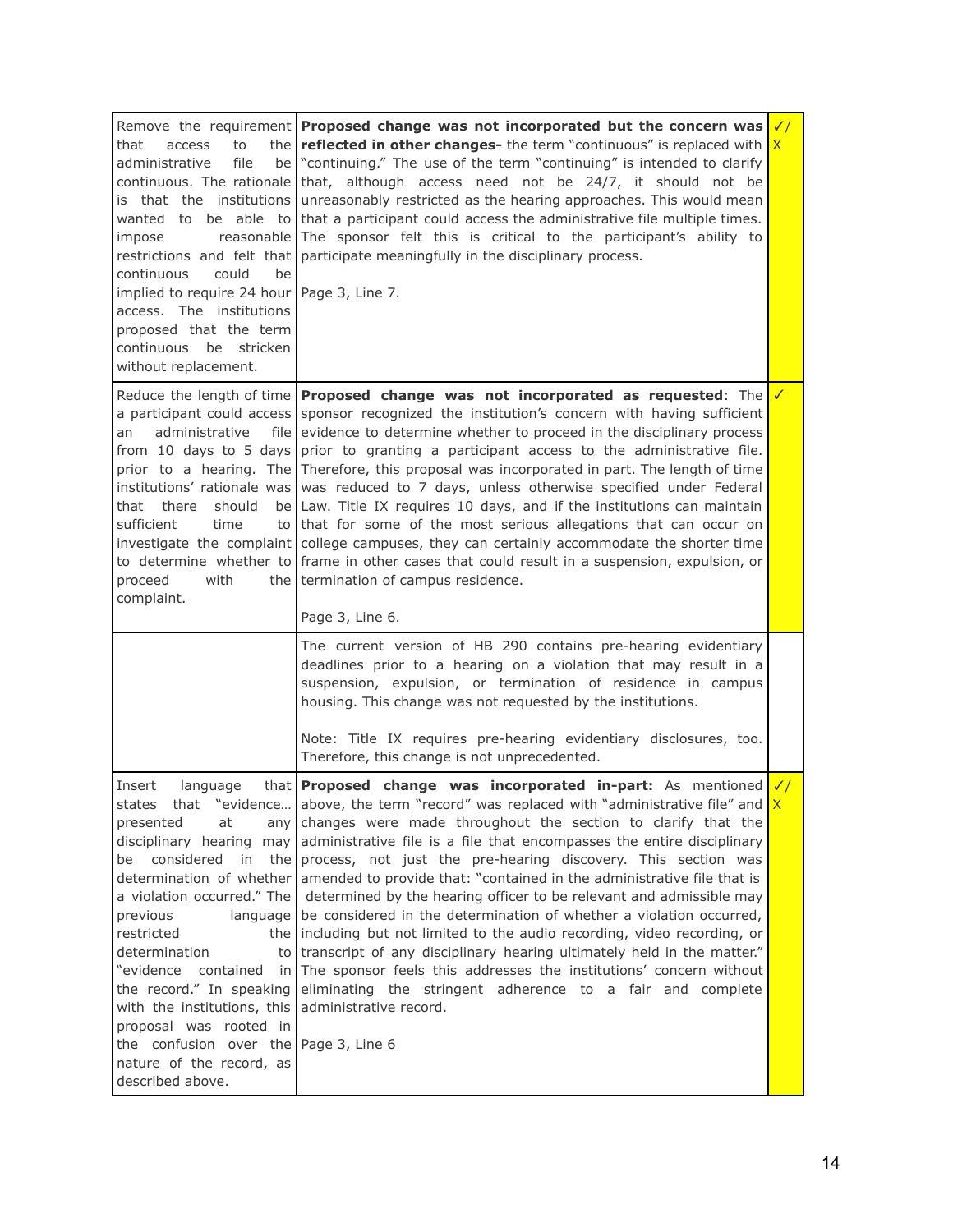| Insert<br>language<br>only<br>required<br>is<br>maintain<br>administrative file for five<br><b>The</b><br>years.<br>offered by the institutions<br>was that they did not<br>want the bill to create the<br>perception<br>that<br>the l<br>records<br>must<br>be<br>maintained<br>into<br>perpetuity.<br>previously been silent on<br>this issue. | that Proposed change was not incorporated but the concern was<br>states that the institution <b>reflected</b> in other changes- The current law<br>governing<br>to maintenance of school disciplinary files is set forth in the Records<br>the Retention Schedule, State University Model. This requires that<br>student discipline records related to an expulsion be maintained<br>rationale   permanently. All other records must be maintained until the later of:<br>3 years after graduation or the student's last date of<br>$\bullet$<br>attendance; or<br>3 years after the terms of the sanction are complete.<br>$\bullet$<br>HB 290 had The sponsor saw no need to deviate from the current records<br>retention schedule, as this preserves the records for the duration of<br>time the respondent would be on the campus. However, to reflect<br>the institution's concern that silence in the<br>bill could be<br>misconstrued, the current version of HB 290 includes the specific<br>language currently set forth in the State University Model. This<br>ensures that the statute is preserved even if the records retention<br>schedule were to be amended later. (The records retention schedule<br>is incorporated by reference into 725 KAR 1:061.)<br><b>HCS CHANGE:</b> The House Committee Substitute includes language<br>that clearly states that the records retention schedule is not<br>intended to abridge federal law, which requires Title IX records to be<br>maintained for 7 years. |              |
|--------------------------------------------------------------------------------------------------------------------------------------------------------------------------------------------------------------------------------------------------------------------------------------------------------------------------------------------------|------------------------------------------------------------------------------------------------------------------------------------------------------------------------------------------------------------------------------------------------------------------------------------------------------------------------------------------------------------------------------------------------------------------------------------------------------------------------------------------------------------------------------------------------------------------------------------------------------------------------------------------------------------------------------------------------------------------------------------------------------------------------------------------------------------------------------------------------------------------------------------------------------------------------------------------------------------------------------------------------------------------------------------------------------------------------------------------------------------------------------------------------------------------------------------------------------------------------------------------------------------------------------------------------------------------------------------------------------------------------------------------------------------------------------------------------------------------------------------------------------------------------|--------------|
| that<br>participant<br>a<br>and<br>meaningfully "at<br>process."<br>institutions<br>limiting this right to only only a conduct hearing.<br>a conduct hearing.                                                                                                                                                                                    | Page 3, line 12<br>Remove the requirement <b>Proposed change was not incorporated-</b> The right to be present<br>be and participant meaningfully at each phase of the disciplinary<br>permitted to be present process is central to the procedural protections afforded by this bill.<br>participate It is the goal of the sponsor to preserve the rights of students at<br>each every step of the disciplinary process, not just a hearing ultimately<br>phase of the disciplinary held in the matter. Therefore, the sponsor did not restrict this right<br>Instead, the of students as proposed by the institutions in the current version of<br>proposed HB 290. Nor is the sponsor willing to consider limiting this right to<br>Page 3, line 27                                                                                                                                                                                                                                                                                                                                                                                                                                                                                                                                                                                                                                                                                                                                                                 | $\chi$       |
| participant<br>that<br>a<br>afforded fair and impartial<br>the<br>disciplinary<br>of<br>process.                                                                                                                                                                                                                                                 | Remove the requirement Proposed change was not incorporated but the concern was<br>be reflected in other changes-The right to fair and impartial $X$<br>treatment is a basic tenant of due process. It is the goal of the<br>treatment at each phase sponsor to afford students fair and impartial treatment at every step<br>of the disciplinary process. Therefore, eliminating the requirement<br>for fair and impartial treatment would undermine the entirety of the<br>bill. The sponsor feels strongly that this would be unacceptable and<br>has not incorporated the institutions' proposal to eliminate the<br>requirement for fair and impartial treatment from the current version<br>of HB 290.<br>Page 4, Line 2                                                                                                                                                                                                                                                                                                                                                                                                                                                                                                                                                                                                                                                                                                                                                                                         | $\checkmark$ |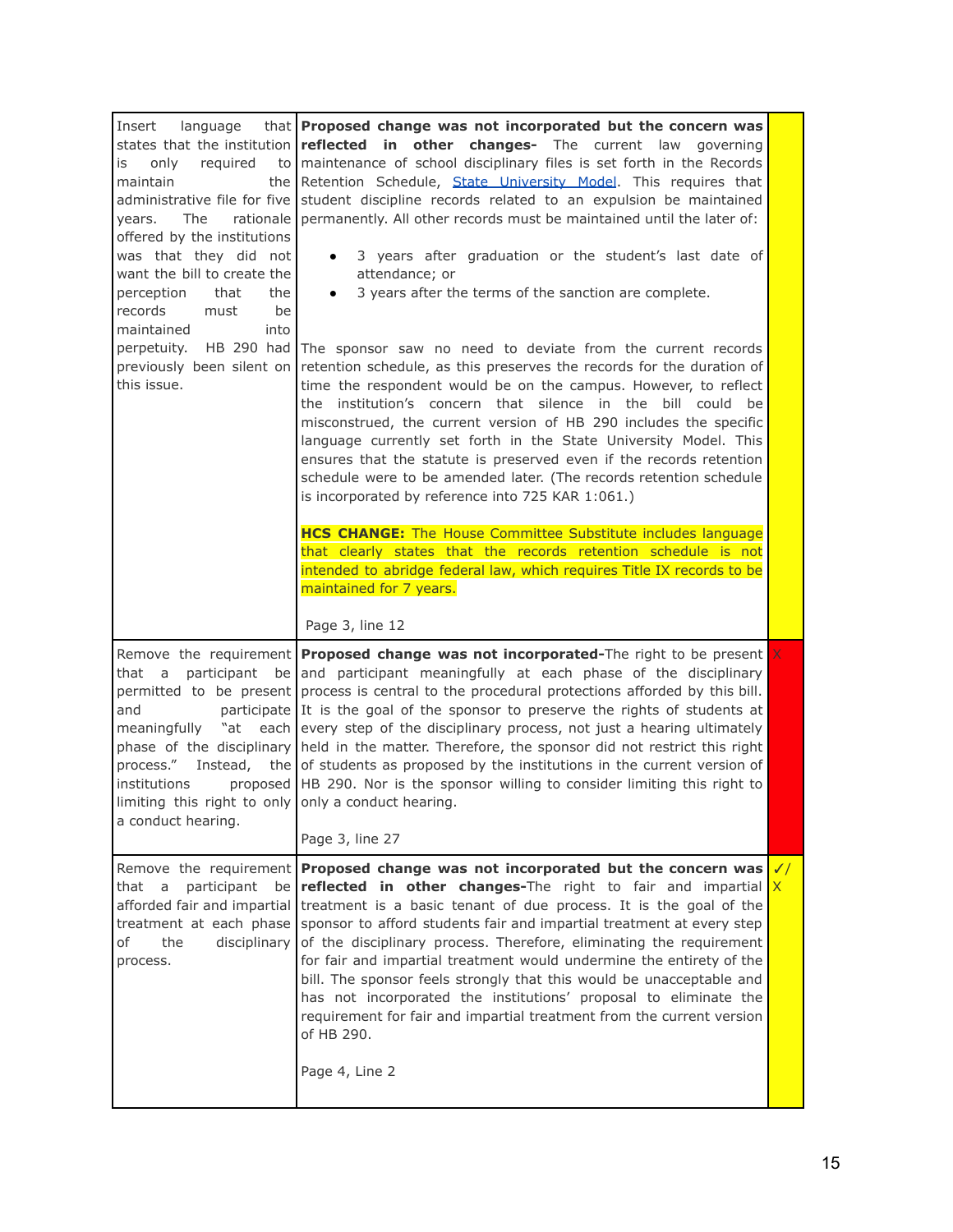|                                                                                                                                | However, the sponsor has clarified what fair and impartial treatment<br>would require with regard to the qualifications of any person that<br>plays an adjudicatory role. However, this amendment does not<br>reflect or address the institution's primary concern. Page 4, Line 24.                                                                                                                                                                                                                                                                                                                                                                                                                                                                                                                                                                                                                                                                                                                                                                                                                                                               |              |
|--------------------------------------------------------------------------------------------------------------------------------|----------------------------------------------------------------------------------------------------------------------------------------------------------------------------------------------------------------------------------------------------------------------------------------------------------------------------------------------------------------------------------------------------------------------------------------------------------------------------------------------------------------------------------------------------------------------------------------------------------------------------------------------------------------------------------------------------------------------------------------------------------------------------------------------------------------------------------------------------------------------------------------------------------------------------------------------------------------------------------------------------------------------------------------------------------------------------------------------------------------------------------------------------|--------------|
| the<br>attendance<br>family<br>member.<br>privacy rights.                                                                      | Strike the language that a <b>Proposed change was not incorporated but the concern was</b><br>student may waive the <b>reflected in other changes-</b> The language of 21 RS HB 145 and 22 $\overline{X}$<br>confidentiality to permit RS HB 290 both restrict the right to waive confidentiality on the<br>of a condition that doing so would not "violate the privacy rights of<br>support person, such as a another student." Therefore, it is the sponsor's position that the<br>The rationale offered to justify the institutions' position was already<br>institutions rationale was addressed on the face of the bill. Moreover, Title IX currently<br>that a student cannot requires that sex-discrimination complainants be given this right-so<br>waive another student's the responsibility of the institution to accommodate this type of<br>waiver is nothing new.<br>Page 5, Line 7<br>However, to acknowledge the concern of the institutions the current<br>version of HB 290 does include a minor change that adds "limited<br>waiver" instead of "waiver" to underscore this point that this right is<br>subject to limitations. | $\checkmark$ |
| Limit the<br>parents, that may attend<br>a material phase of the Page 5, line 2<br>disciplinary process with a<br>participant. | number of HCS CHANGE: The House Committee Substitute limits the number<br>support persons, such as of support persons that may accompany a participant to 2.                                                                                                                                                                                                                                                                                                                                                                                                                                                                                                                                                                                                                                                                                                                                                                                                                                                                                                                                                                                       |              |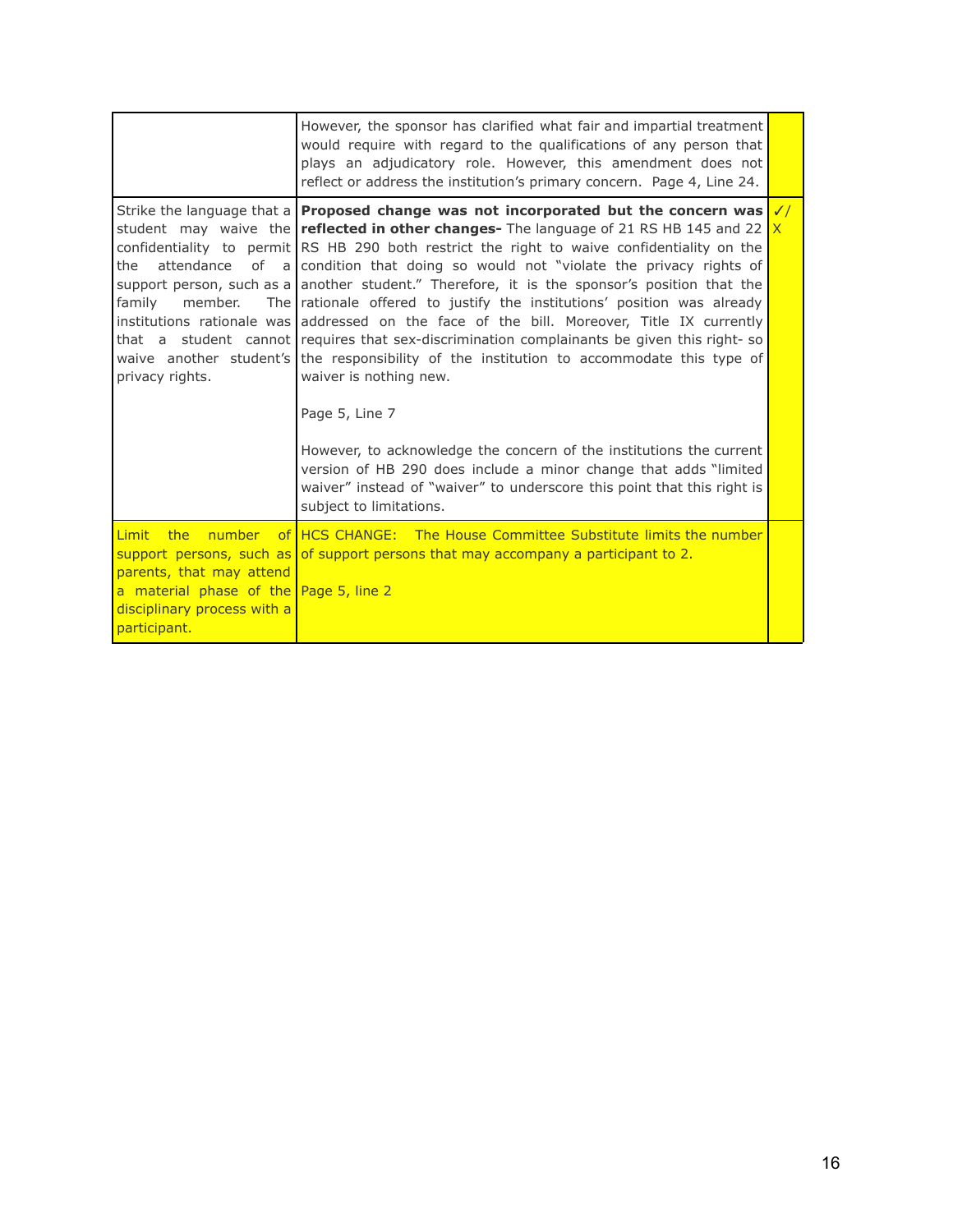| of contract arising from<br>non-payment is the most   Page 4, Line $11$<br>common<br>of <sub>l</sub><br>cause<br>termination<br>of<br>a<br>campus housing.<br>The l<br>institutions<br>stated<br>that I<br>requiring a                                                                | Strike "termination of a <b>Proposed change was incorporated in-part:</b> The sponsor agrees<br>respondent's residence in that breech of campus housing contract claims were never intended $X$<br>campus housing" as a to be within the scope of this bill. Therefore, the current version of<br>trigger for a heightened HB 290 is specifically limited to termination of a respondent's<br>standard of procedural residence in campus housing that arises from a violation of the code<br>protections. The primary for student conduct. This preserves the heightened standard of<br>rationale offered for this procedural protections for students when campus housing is at stake<br>proposal was that breach without ignoring the primary concerns raised by the institutions.<br>Concerns addressed: Page 8, lines 13.<br>respondent's residence in The sponsor further agrees that judicial orders, such as a restraining<br>order, which make accommodating a students' campus housing<br>contract impossible, were never intended to be within the scope of<br>disciplinary the bill. Therefore, language has been added to clarify that nothing | $\checkmark$ |
|---------------------------------------------------------------------------------------------------------------------------------------------------------------------------------------------------------------------------------------------------------------------------------------|------------------------------------------------------------------------------------------------------------------------------------------------------------------------------------------------------------------------------------------------------------------------------------------------------------------------------------------------------------------------------------------------------------------------------------------------------------------------------------------------------------------------------------------------------------------------------------------------------------------------------------------------------------------------------------------------------------------------------------------------------------------------------------------------------------------------------------------------------------------------------------------------------------------------------------------------------------------------------------------------------------------------------------------------------------------------------------------------------------------------------------------------------------|--------------|
| upon the institutions.<br>a restraining order could<br>require the institution to<br>terminate<br>students'<br>a<br>housing contract.<br>The institutions were also<br>about<br>concerned<br>their<br>ability to take reasonable<br>interim action regarding<br>housing arrangements. | hearing for each breach in this section shall be interpreted to limit the ability of an institution<br>of contract case would to terminate a students' residence in campus housing pursuant to a<br>create an undue burden judicial order. Page 8, line 8.<br>Moreover, the bill specifically preserves the ability of an institution to<br>Another concern was that   "take reasonable interim actions necessary to ensure the physical<br>safety of members of the campus community during a timely<br>investigation and adjudication of a student disciplinary issue." The<br>bill sets forth a procedure to ensure that the interim measures are<br>justly applied. Page 7, line 14.                                                                                                                                                                                                                                                                                                                                                                                                                                                                   |              |
| "termination<br>Strike<br>for<br>a<br>the<br>that<br>hearing<br>bill<br>the<br>are<br>focused<br>overwhelmingly<br>on individual rights and Page 4, line 9.<br>proceedings.                                                                                                           | of <b>Proposed change was incorporated as requested</b> : The sponsor<br>affiliation of a student maintains that institutions' owe student organizations certain<br>organization" as a trigger responsibilities when considering whether to terminate their<br>heightened affiliation with those organizations. However, the sponsor recognizes<br>procedural protections set the concerns raised by the institutions and believes that student<br>forth in subsection $(3)(e)$ . organizations should be addressed by separate language in another<br>The primary rationale was bill. As the rights of student organizations are protected by the<br>Campus Free Speech Protection Act and separate laws apply to the<br>procedures set forth in investigation of hazing violations, the sponsor has agreed to<br>incorporate the institutions' proposal as requested.                                                                                                                                                                                                                                                                                    | ✓            |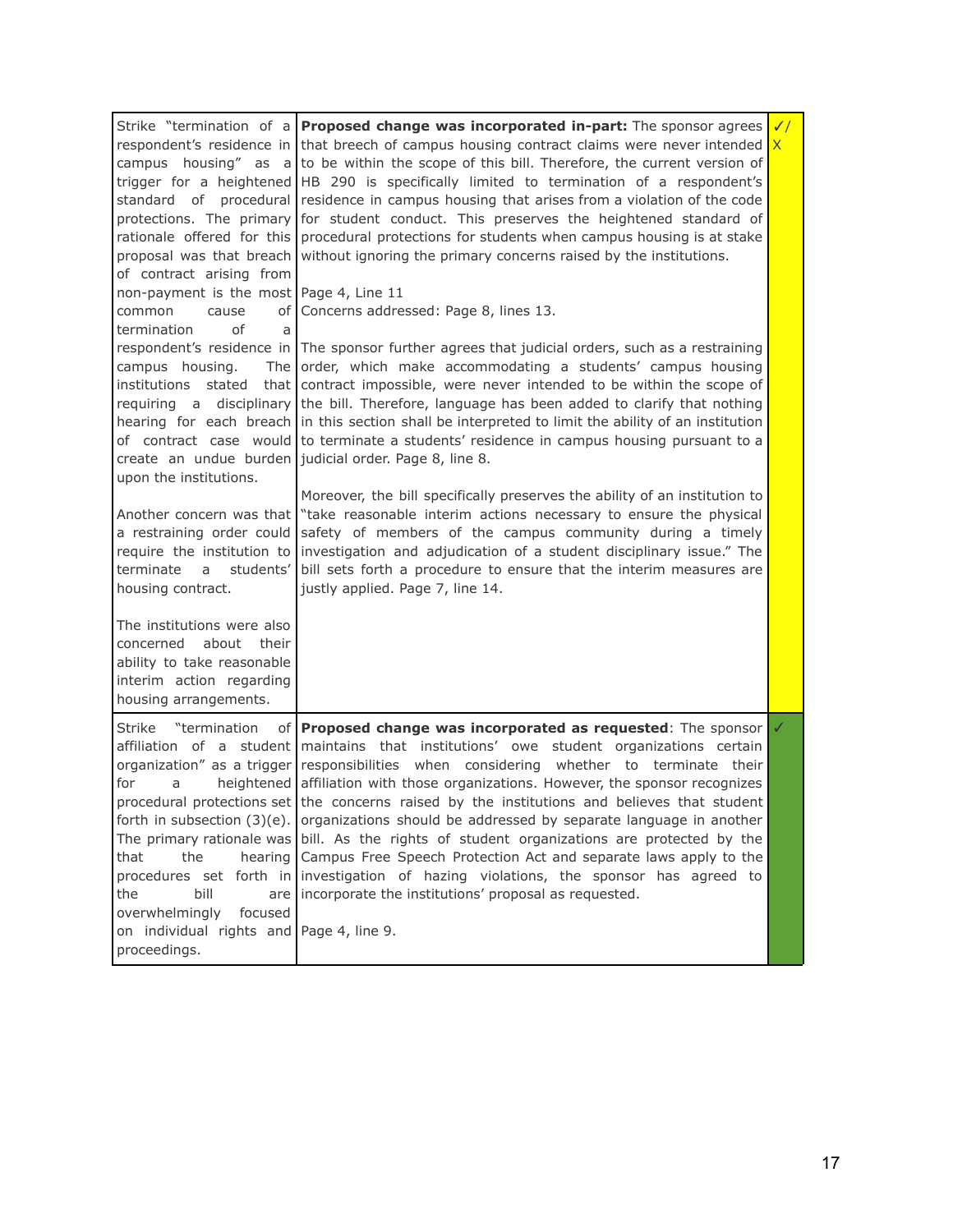| Limit<br>application<br>of l<br>subsection<br>(3)(e)<br>to I<br>suspensions of 10 days or<br>more,<br>the<br>Supreme<br>Court's threshold for due<br>in<br>student<br>process<br>a<br>disciplinary<br>proceeding.<br>Last year's bill applied to<br>any length of suspension. | Proposed change was incorporated in part. The Supreme<br>Court's holding is relevant to constitutional due process. This bill<br>establishes statutory requirements for procedural protections that<br>the Sponsor believes go above and beyond the bare minimum set by<br>the Supreme Court.<br>The Sponsor considered the institution's position, and in an effort to<br>compromise, amended the current version of HB 290 to trigger the<br>enhanced rights at a suspension of 3 days or more. 3 days was not<br>an arbitrary choice. Many of the student handbooks contain<br>provisions which permit a school to award a grade of "incomplete" if<br>a student misses 3 or more classes. Therefore, in application, the<br>difference between a suspension of 3 days, 10 days, or even a<br>semester, could be immaterial to the academic impact on a student.<br>The sponsor believes that any suspension that could result in<br>automatic failure/incomplete in a course because the length<br>suspension deserves more rigorous protections for the student.                                                                                                                                                                                                                                               |   |
|-------------------------------------------------------------------------------------------------------------------------------------------------------------------------------------------------------------------------------------------------------------------------------|---------------------------------------------------------------------------------------------------------------------------------------------------------------------------------------------------------------------------------------------------------------------------------------------------------------------------------------------------------------------------------------------------------------------------------------------------------------------------------------------------------------------------------------------------------------------------------------------------------------------------------------------------------------------------------------------------------------------------------------------------------------------------------------------------------------------------------------------------------------------------------------------------------------------------------------------------------------------------------------------------------------------------------------------------------------------------------------------------------------------------------------------------------------------------------------------------------------------------------------------------------------------------------------------------------------------|---|
| Replace "participant" with<br>"respondent" with regard<br>to who is<br>entitled to<br>additional<br>receive<br>protections<br>procedural<br>when<br>heightened<br>the<br>standard is triggered.                                                                               | Proposed change was not incorporated- As mentioned above,<br>the bill sponsor strongly believes victims' rights should be preserved<br>in the disciplinary process. As the definition of complainant requires<br>a complainant to be a victim of a violation, as opposed to a mere<br>witness, the sponsor felt it was proper to preserve the rights of the<br>complainant/victim throughout the bill. Moreover, Title IX requires<br>that a sex-discrimination complainant be afforded all the same rights<br>as the respondent in those cases. The sponsor believes that this<br>protection should not be limited based upon whether the offense<br>meets the definition of sex-discrimination outlined in Title IX. Rather,<br>all victims should be afforded this right. Therefore, this proposal<br>from the institutions was not incorporated in the current version of<br>HB 290.<br>It is important to note here that, per the institution's request,<br>academic offenses have been excluded from the scope of the current<br>version of HB 290. So victims of academic offenses, such as<br>plagiarism, would not trigger the heightened procedural protections<br>set forth in this bill. The sponsor believes that the bill is sufficiently<br>tailored to justify preserving all participants' rights. | X |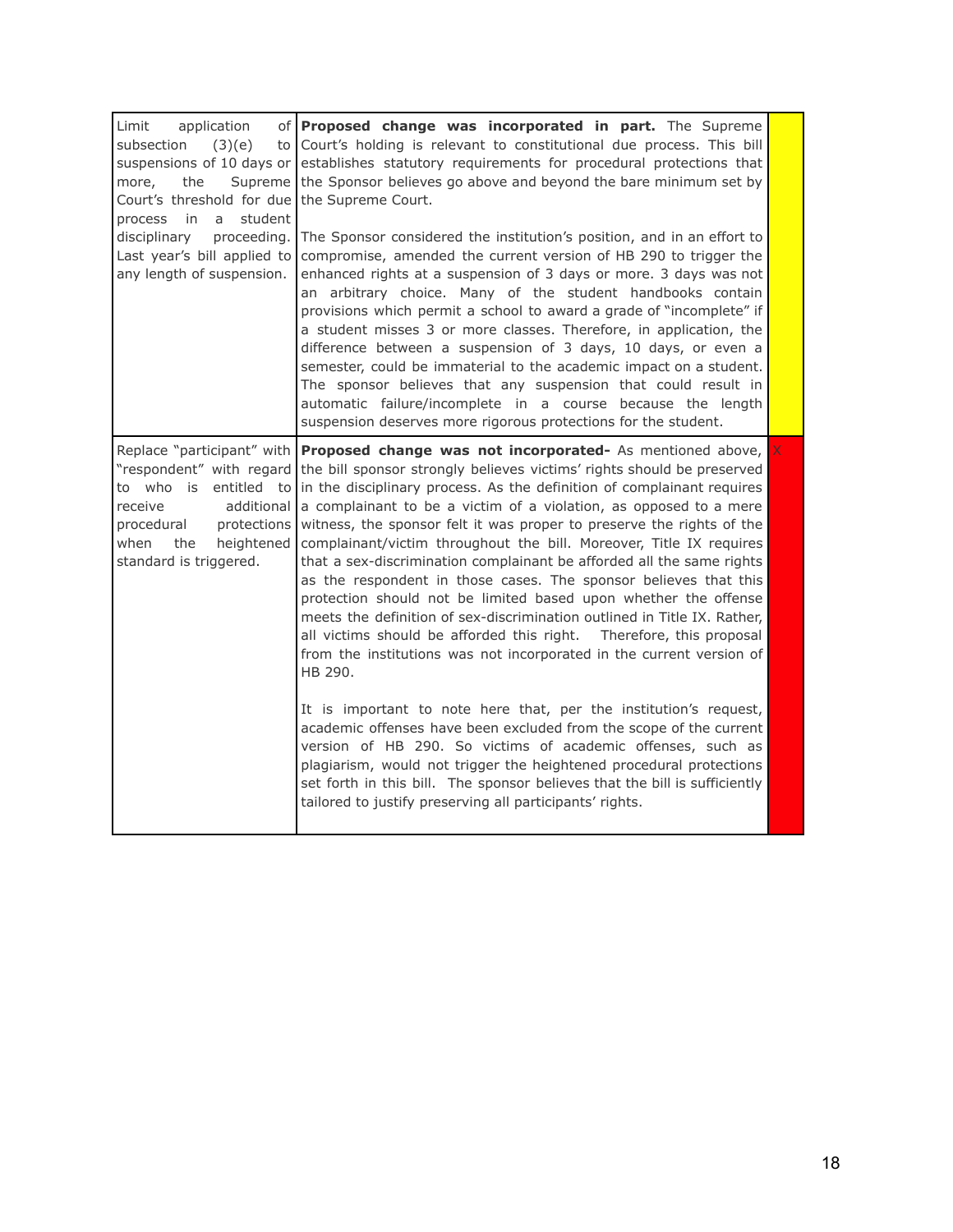Limit the right to an representation by an attorney in a disciplinary hearing when required by right to an advisor shall not be interpreted as a right to be represented by counsel. The rationale of the proceeding.) offered by the institutions exercises in that students process and consequences. institutions submit that affording the right to less educational.

advisor to only permit that judicial precedent is clear that student disciplinary proceedings Title IX. Provide that the in the process is immaterial to the true nature of the proceeding in **Proposed change was not incorporated**- The sponsor maintains are not academic exercises; therefore, the rationale offered by institutions to justify the restriction of students' right to council has no lawful basis. The fact that a student may learn from participation law and fact- to determine guilt and punishment for an alleged violation of the institutions' code for student conduct. (Just as any learning derived from a criminal trial is immaterial to the true nature

was that student Disciplinary proceedings can have a significant legal impact on disciplinary proceedings students. This impact can carry life-long consequences that follow a are primarily academic student outside the disciplinary process. For example, statements often learn from the a criminal proceeding against a student. Moreover, a student may representation makes the to justify being outweighed by the institutions' desire to limit access process more litigious and to counsel and expedite the disciplinary process. made throughout the course of these proceedings are admissible in not understand that any statements made to a non-attorney advisor The would not be protected by the privilege that would be afforded if the statements had been made to an attorney-advisor. The legal rights jeopardized by a student's inadequate representation are too great

> When a heightened standard for procedural protections is triggered by the significance of the potential consequences to a participant, the current version of HB 290 preserves participant's right to be represented by counsel *at the participant's own expense.* This right to adequate representation is absolutely critical to protecting the purpose and integrity of HB 290. Further, the language does not require the institution to assume the cost of the participant's representation. (Although nothing in the bill would prevent the institution from doing so if the institution's concern is equity in the management of disciplinary proceedings across the board.)

> Limiting a student's representation to non-attorney advisors outside of the context of Title IX, as requested by the institutions, may not be within the General Assembly's authority. The Kentucky Supreme Court has the sole authority to define what constitutes the practice of law in Kentucky. Although the federal law permits a non-attorney advisor in the instance of Title IX, the sponsor is uncertain that this right can be generalized to *require* non-attorney advisors in all other contexts. Given extreme nature of the consequences that trigger the heightened standard of procedural protections that affords the existing right to representation in the bill, the Kentucky Supreme Court would be well within its purview to determine that serving as an advisor in a disciplinary proceeding constitutes the practice of law. Therefore, the legal rights implicated during this type of proceeding would necessitate that an *advisor* be capable of offering legal *advice.* Such a ruling would completely eliminate any rights to an advisor or representation outside of the context of Title IX, which would be unacceptable to the sponsor.

Page 4, line 13.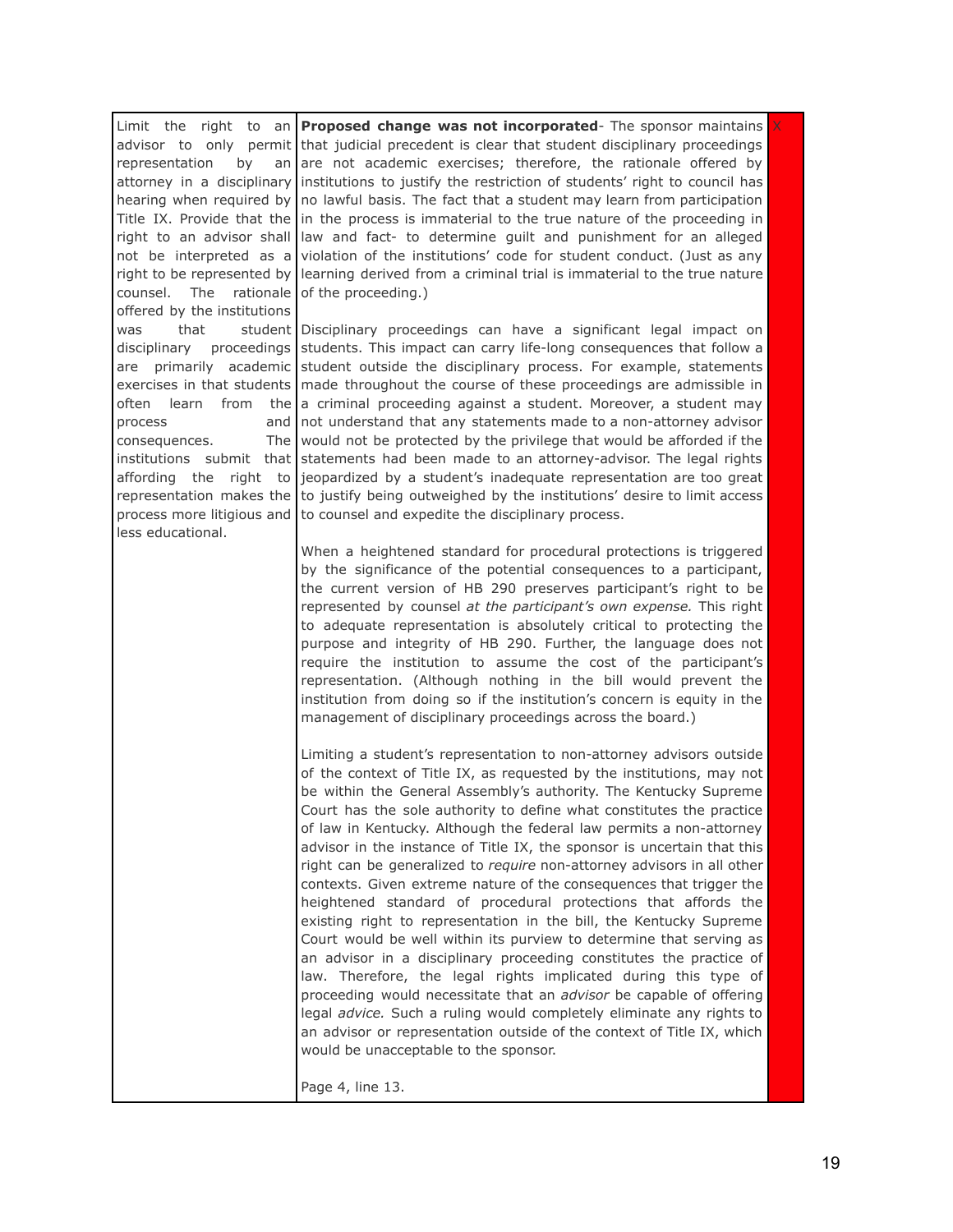| and<br>that<br>questions<br>evidence<br>about<br>a l<br>complainant's<br>sexual  <br>predisposition<br>prior<br>or<br>except<br>relevant<br>limited circumstances as<br>described in Title IX. `                                                                         | Strike the "rape shield" <b>Proposed change was not incorporated</b> -The Bill sponsor does $X$<br>language which provides not understand what rationale the institutions would have for<br>eliminating the rape shield provision and is unwilling to subject<br>victims to questions about their sexual predisposition or prior sexual<br>behavior that would not be permitted or admissible in a court of law.<br>While a postsecondary disciplinary proceeding is not a court of law,<br>sexual behavior are not the protections afforded to victims should be greater, not worse, in<br>under this context. However, to address this concern, the Sponsor<br>amended HB 290 to include a provision which requires the institution<br>to adopt standards of admissibility that are CONSISTENT with KRE<br>412, Kentucky's rape shield provision, and Title IX.                                                                              |                                               |
|--------------------------------------------------------------------------------------------------------------------------------------------------------------------------------------------------------------------------------------------------------------------------|------------------------------------------------------------------------------------------------------------------------------------------------------------------------------------------------------------------------------------------------------------------------------------------------------------------------------------------------------------------------------------------------------------------------------------------------------------------------------------------------------------------------------------------------------------------------------------------------------------------------------------------------------------------------------------------------------------------------------------------------------------------------------------------------------------------------------------------------------------------------------------------------------------------------------------------------|-----------------------------------------------|
| the<br>Replace<br>right<br>testimony.<br>The I<br>institutions' rationale is<br>the<br>that<br>term  <br>"cross-examine"<br>is too<br>litigious. There was also<br>shared<br>by <sub>l</sub><br>a concern,<br>victim's<br>rights<br>groups,  <br>conflict with Title IX> | to Proposed change was not incorporated as requested-The $X$<br>cross-examine testimony sponsor maintains that questioning and cross-examination are not<br>with the right to question synonymous. Cross-examination preserves the ability<br>of<br>an<br>individual to be responsive to testimony as it is offered. Questioning<br>does not necessarily carry the same connotation. Therefore,<br>replacing the term "cross-examination" with "questioning" could<br>have the consequence of limiting the ability of a participant to<br>confront testimony offered at a hearing. Therefore, the institutions'<br>proposal to replace the right to cross-examine hearing testimony<br>with the right to question hearing testimony has not been<br>that the language may   incorporated in the current version of HB 290. Page 5, line 24.<br>However, this language has been amended to be more consistent<br>with Title IX. Page 6, line 9. |                                               |
| right<br>Limit<br>the<br>to I<br>question/cross-examine<br>to only apply to<br>the I<br>testimony<br>of<br>a<br>participant.                                                                                                                                             | <b>Proposed change was not incorporated-</b> The definition of X<br>participants only includes complainants (victims) and respondents. It<br>would not include non-victim witnesses that file a formal complaint.<br>Nor would it include faculty or staff that offer testimony against a<br>respondent.                                                                                                                                                                                                                                                                                                                                                                                                                                                                                                                                                                                                                                       |                                               |
|                                                                                                                                                                                                                                                                          | The testimony at a hearing is not restricted to participants.<br>Therefore, restricting the right to question to only apply to the<br>testimony of a participant would likely violate the confrontation<br>clause of the United States and Kentucky Constitutions. The sponsor<br>strongly believes that the right to confront testimony is a critical<br>tenant of due process and should be incorporated into the procedural<br>protections afforded under HB 290. . For this reason, the institutions'<br>proposal to limit the right to question to only apply to the testimony<br>of a participant has not been included.                                                                                                                                                                                                                                                                                                                 |                                               |
| the<br>right<br>Limit<br>to I<br>question/cross-examine<br>to only be afforded to a<br>respondent instead of a<br>respondent<br>and<br>a l<br>complainant.                                                                                                               | Proposed change was not incorporated-The sponsor's rationale<br>for preserving victim's rights is outlined thoroughly in previous<br>sections.<br>For these same reasons, the current version of HB 290<br>does not include the institutions' proposal to limit the right to<br>question (cross-examine) to only apply to a respondent, thus<br>excluding a complainant (victim.)                                                                                                                                                                                                                                                                                                                                                                                                                                                                                                                                                              | $\mathsf{X}^{\scriptscriptstyle{\mathsf{c}}}$ |
|                                                                                                                                                                                                                                                                          | Page 5, lines 9 and 11.                                                                                                                                                                                                                                                                                                                                                                                                                                                                                                                                                                                                                                                                                                                                                                                                                                                                                                                        |                                               |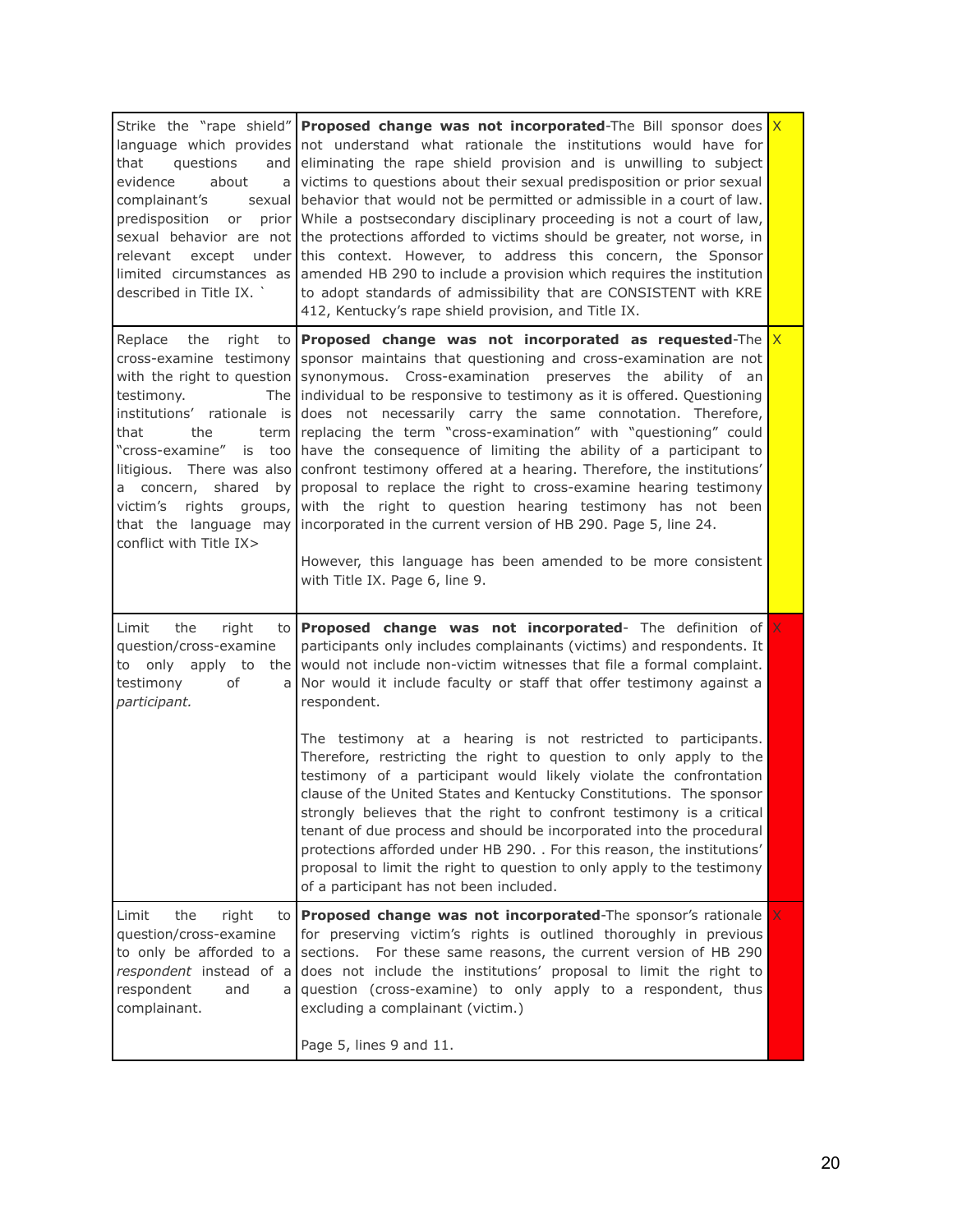| Empower the governing<br>board of an institution to<br>delegate certain authority<br>to the administration in<br>addition. The institutions'<br>rationale is that existing<br>law permits this authority<br>to be delegated to the<br>This<br>faculty.<br>change<br>would<br>expand<br>the<br>authority<br>to<br>assist<br>institutions in maintaining<br>efficiency and consistency<br>disciplinary<br>the<br>in.<br>process. | Proposed change was incorporated as requested: The current<br>version of HB 290 empowers a governing board of an institution to<br>delegate certain authority to the administration in addition to the<br>faculty.<br>Page 5, line 19.                                                                                                                                                                                                                                                                                                                                                                                                                                                                                                                                                                                                                                                                            |                    |
|--------------------------------------------------------------------------------------------------------------------------------------------------------------------------------------------------------------------------------------------------------------------------------------------------------------------------------------------------------------------------------------------------------------------------------|-------------------------------------------------------------------------------------------------------------------------------------------------------------------------------------------------------------------------------------------------------------------------------------------------------------------------------------------------------------------------------------------------------------------------------------------------------------------------------------------------------------------------------------------------------------------------------------------------------------------------------------------------------------------------------------------------------------------------------------------------------------------------------------------------------------------------------------------------------------------------------------------------------------------|--------------------|
| Permit<br>the<br>qoverning<br>delegate the<br>board to<br>authority<br>to<br>directly<br>expel/suspend a student<br>rather than recommend<br>suspension or expulsion.                                                                                                                                                                                                                                                          | Proposed change was incorporated as requested: The current<br>version of HB 290 empowers a governing board of an institution to<br>delegate the authority to directly expel/suspend a student rather<br>than just recommend suspension or expulsion.<br>Page 5, line 20.                                                                                                                                                                                                                                                                                                                                                                                                                                                                                                                                                                                                                                          |                    |
| right<br>Remove<br>the<br>afforded to<br>appeal<br>a l<br>participant if a violation<br>results in termination of<br>respondent's<br>the<br>residence<br>campus<br>in.<br>housing. The institutions'<br>rationales<br>are<br>enumerated<br>the<br>in<br>in -<br>housing section above.                                                                                                                                         | to Proposed change was not incorporated but the concern was<br>reflected in other changes- The sponsor strongly believe that a<br>student's interest in stable housing triggers a heightened standard of<br>procedural protections that would necessitate preserving the<br>student's right to appeal.<br>The applicability of this protection has been specifically limited to<br>only apply if the termination of campus housing arises from a<br>violation of the student code of conduct. The bill specifically excludes<br>termination of housing pursuant to a judicial order (i.e. a restraining<br>order) or breach of housing contract. The sponsor believes this<br>adequately preserves the interests of the institutions as enumerated<br>above without jeopardizing the student's ability to appeal a<br>termination in student housing arising from a violation of the code<br>for student conduct. | $\checkmark$<br>X. |
| the<br>right<br>Remove<br>to I<br>afforded to<br>appeal<br>a I<br>student<br>organization<br>whose affiliation with the<br>institution is terminated<br>arising from a violation.                                                                                                                                                                                                                                              | Proposed change was incorporated as requested: Affiliation<br>status of student organizations has been removed from the scope of<br>the bill.<br>Page 5, line 24.                                                                                                                                                                                                                                                                                                                                                                                                                                                                                                                                                                                                                                                                                                                                                 |                    |
| Permit<br>the<br>qoverning<br>board to delegate initial<br>administrative appeal.                                                                                                                                                                                                                                                                                                                                              | Proposed change was incorporated as requested: The current<br>version of HB 290 empowers a governing board of an institution to<br>delegate the authority to hear an initial appeal.<br>Page 6, line 1.                                                                                                                                                                                                                                                                                                                                                                                                                                                                                                                                                                                                                                                                                                           |                    |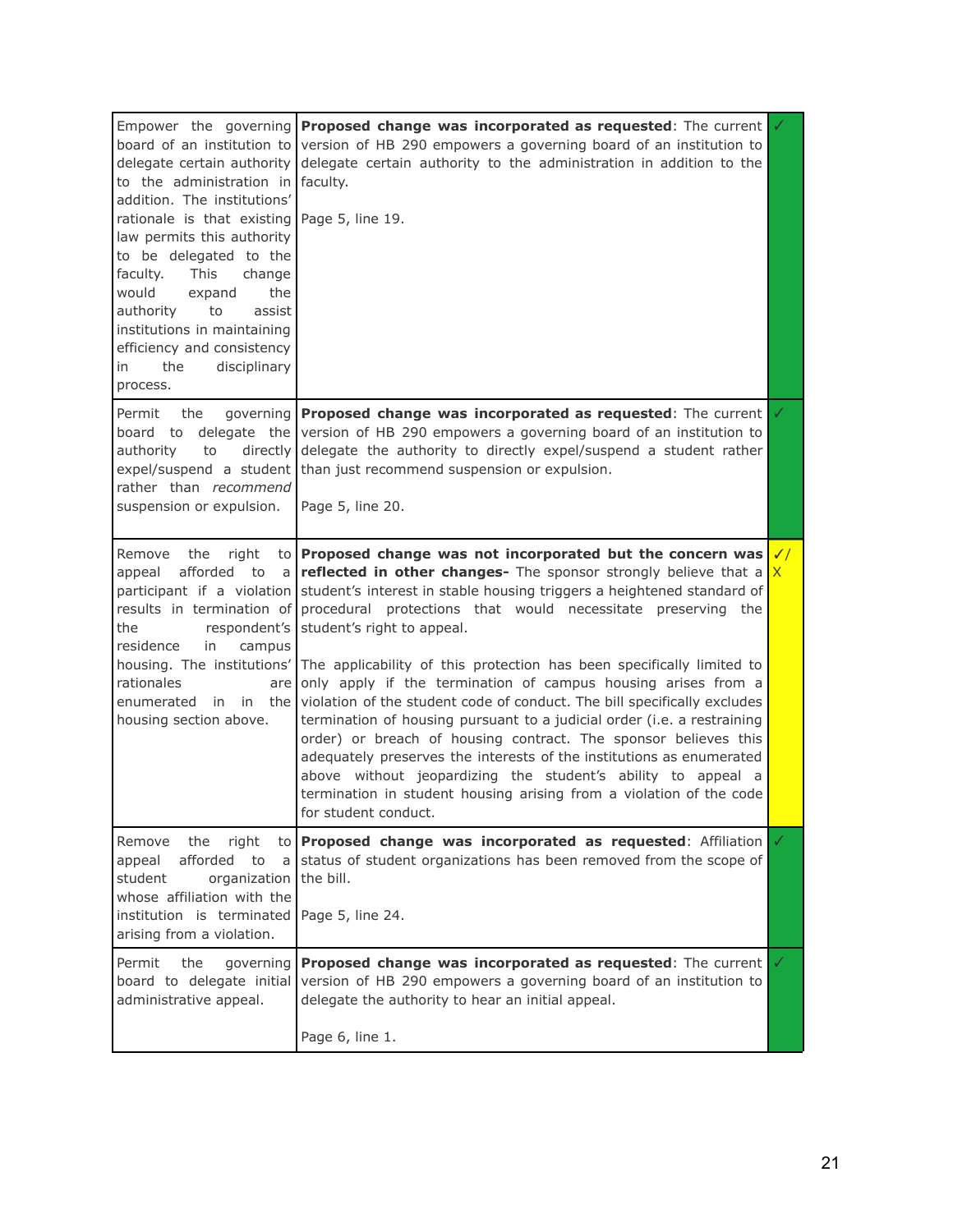| Strike the language<br>permitting a respondent<br>to appeal the final order<br>of a governing board in<br>accordance with 13B. The<br>institutions rationale was<br>that 13B specifically<br>excludes this type of<br>proceeding. Further, that<br>the costs of defending an<br>appeal would inflate the<br>costs of education.                                                                                                                                                                                                                                                                    | Proposed change was not incorporated - The current version of<br>HB 290 does not eliminate the appellate rights of respondents as<br>proposed by the institutions. The sponsor believes that access to an<br>impartial appeal is critical to preserving integrity of the procedural<br>protections afforded by the bill. The power imbalance between the<br>institution and the student is too great to permit the institution's<br>costs to be a barrier to a student's bona fide appeal.<br>However, the sponsor has amended the current version to<br>notwithstand KRS 13B.020(3)(i) to address the institution's concern<br>that 13B would not apply.                                                                                                                                                                                                                                                                                                                                                                                                                                                                                                              |  |
|----------------------------------------------------------------------------------------------------------------------------------------------------------------------------------------------------------------------------------------------------------------------------------------------------------------------------------------------------------------------------------------------------------------------------------------------------------------------------------------------------------------------------------------------------------------------------------------------------|------------------------------------------------------------------------------------------------------------------------------------------------------------------------------------------------------------------------------------------------------------------------------------------------------------------------------------------------------------------------------------------------------------------------------------------------------------------------------------------------------------------------------------------------------------------------------------------------------------------------------------------------------------------------------------------------------------------------------------------------------------------------------------------------------------------------------------------------------------------------------------------------------------------------------------------------------------------------------------------------------------------------------------------------------------------------------------------------------------------------------------------------------------------------|--|
| After the meeting, an<br>institution proposed<br>capping the amount an<br>attorney may charge to<br>represent a student in a<br>student disciplinary<br>matter to match the<br>amount that an institution<br>may pay hourly for<br>outside counsel. The<br>institution's<br>representative maintained<br>that this would place the<br>institution and the<br>student on equal ground<br>when hiring an attorney.<br>Note, this change was<br>requested by a single<br>institution and was<br>NOT included in the<br>general institutional<br>proposal submitted by<br>the schools<br>collectively. | Proposed change was not incorporated- The Sponsor did not<br>accommodate that change either, as it completely ignores the power<br>dynamics between the institution and the student and the extreme<br>advantages an institution has in hiring counsel over a student.<br>For example, the institution's ability to leverage an on-going<br>relationship with outside counsel and the goodwill of a public<br>association with the institution to secure lower rates of pay.<br>Comparing the bargaining position of a student with the bargaining<br>position of a student is not logical or fair to students involved in<br>these matters.<br>Moreover, the institutions invest PUBLIC funds when hiring an<br>attorney, therefore, the public has an interest in the rates that an<br>institution would pay for that representation. The bill clearly<br>establishes that a participant must hire an attorney at their own<br>expense. Therefore, no public funds are necessitated. The public has<br>no interest in restricting the use of private funds and therefore it can<br>be argued that the General Assembly has no right to impose such a<br>restriction. |  |
| Not proposed by<br>institutions                                                                                                                                                                                                                                                                                                                                                                                                                                                                                                                                                                    | Change not proposed by institutions. There were concerns that<br>Title IX complaints rights needed to be clearly established in the bill,<br>an issue that became more of an issue with the amended definition<br>of complainant. Therefore, language was added to clarify that, as<br>required by federal law, a Title IX complainant has the same rights<br>to appeal as afforded to the respondent.                                                                                                                                                                                                                                                                                                                                                                                                                                                                                                                                                                                                                                                                                                                                                                 |  |
| <b>Strike</b><br>the<br>minimum<br>of<br>damages<br>amount<br>of a final<br>order of a<br>governing<br>board<br>in<br>accordance with 13B.                                                                                                                                                                                                                                                                                                                                                                                                                                                         | <b>Proposed change was incorporated -The current version of HB <math>\overline{X}</math></b><br>290 strikes the minimum damages included in previous versions.<br>recoverable upon appeal Instead, the bill limits recovery to "actual damages." This requires a<br>participant to prove all damages.                                                                                                                                                                                                                                                                                                                                                                                                                                                                                                                                                                                                                                                                                                                                                                                                                                                                  |  |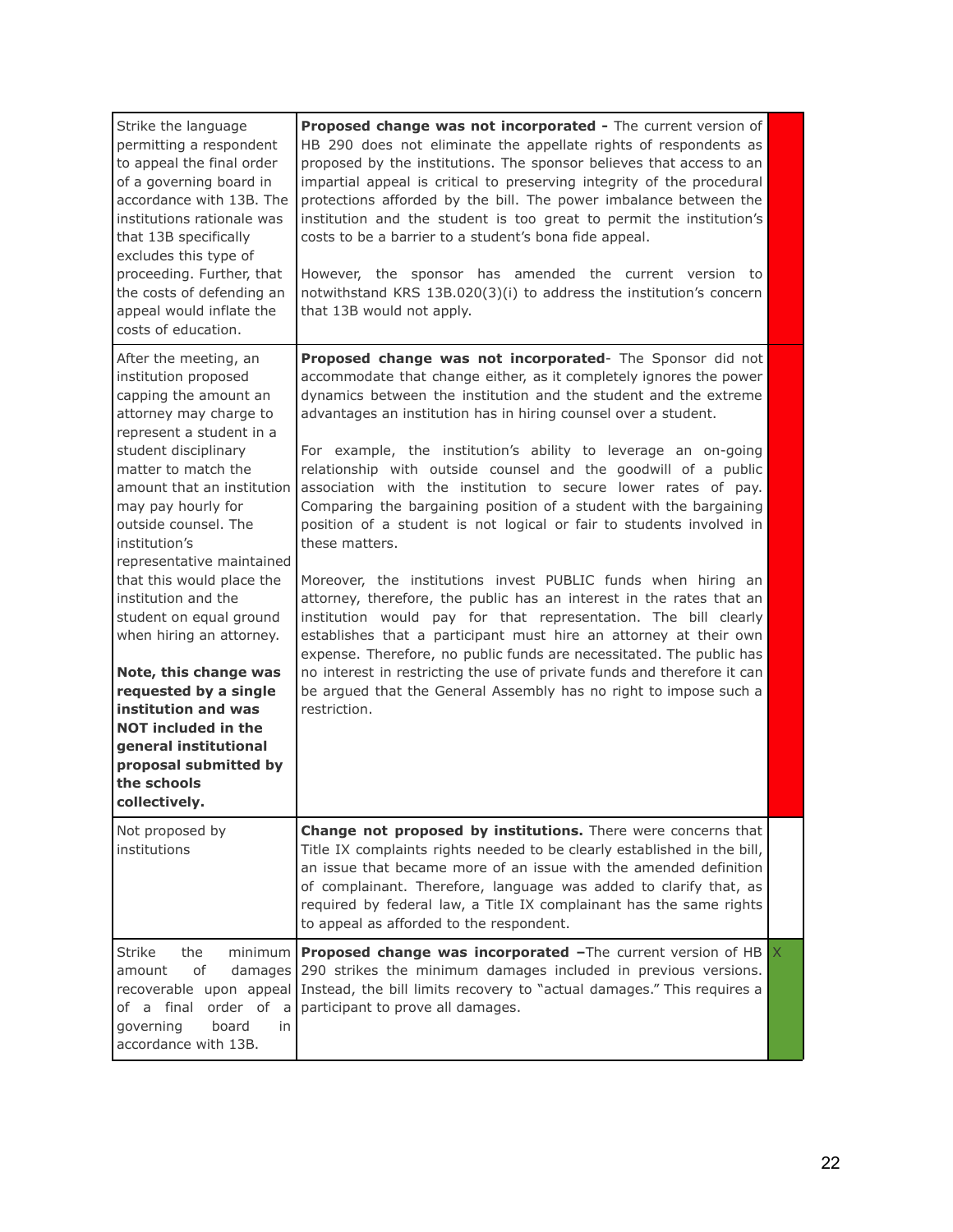| participant<br>that has $a$<br>final<br>overturned<br>upon  <br>appeal<br>to<br>recover<br>attorney fees.                                                  | Strike the ability of a <b>Proposed change was not incorporated as requested</b> - The bill<br>has been amended to specify that attorney fees must be reasonable<br>to be recovered. This change is consistent with other statutes<br>permitting the recovery of attorney fees.<br>Given the extreme power imbalance of an institution and a student,<br>the sponsor does not want the costs of maintaining an appeal to<br>become a barrier to a student pursuing a bona fide appeal.<br>Moreover, an institution should not be insulated from responsibility<br>arising from its failure to afford students the procedural protections<br>set forth in the Act.                                                                                                                                                                                                                                                            |    |
|------------------------------------------------------------------------------------------------------------------------------------------------------------|------------------------------------------------------------------------------------------------------------------------------------------------------------------------------------------------------------------------------------------------------------------------------------------------------------------------------------------------------------------------------------------------------------------------------------------------------------------------------------------------------------------------------------------------------------------------------------------------------------------------------------------------------------------------------------------------------------------------------------------------------------------------------------------------------------------------------------------------------------------------------------------------------------------------------|----|
| Not<br>proposed<br>by<br>the I<br>institution                                                                                                              | Change not proposed by institution: A section on interim<br>measures has been amended to provide procedural safeguards,<br>including an interim measure hearing. This change was not proposed<br>by the institutions.                                                                                                                                                                                                                                                                                                                                                                                                                                                                                                                                                                                                                                                                                                        |    |
| Preserve the ability of the<br>institution to terminate a<br>student's<br>residence<br>in<br>campus housing pursuant<br>to a breach of housing<br>contract | Proposed change was incorporated as requested: The current<br>version of HB 290 specifically preserves the ability of institution to<br>terminate a student's residence in campus housing pursuant to a<br>breach of housing contract, including but not limited to nonpayment.                                                                                                                                                                                                                                                                                                                                                                                                                                                                                                                                                                                                                                              |    |
| institution to terminate a<br>student's<br>residence<br>in I<br>to a judicial order, such as<br>a restraining order.                                       | Preserve the ability of the <b>Proposed change was incorporated as requested</b> : The current<br>version of HB 290 specifically preserves the ability of institution to<br>terminate a student's residence in campus housing pursuant to a<br>campus housing pursuant judicial order, such as a restraining order.                                                                                                                                                                                                                                                                                                                                                                                                                                                                                                                                                                                                          |    |
| the bill is intended<br>to I<br>supersede federal law.                                                                                                     | Specify that nothing in <b>Proposed change was not incorporated</b> -The sponsor believes<br>that federal law does not universally preempt the provisions of HB<br>290 because the relevant federal laws do not "occupy the field" of<br>the issues addressed therein. Rather, relevant federal law establishes<br>the bare minimum of the institution's responsibilities during certain<br>student disciplinary proceedings. There are several instances notated<br>throughout the bill where Federal law requires more, in which case<br>Title IX would preempt those provisions. In most other places, the<br>bill establishes a higher standard in Kentucky and enhances the<br>types of student disciplinary proceedings which are required to meet<br>that higher standard.<br>Moreover, if the federal department of education determines, after<br>passage of HB 290, that relevant federal rules "occupy the field" | X. |
|                                                                                                                                                            | contrary to any provision contained herein, the proposed language is<br>unnecessary as the Federal law would preempt HB 290 as a matter<br>of law.                                                                                                                                                                                                                                                                                                                                                                                                                                                                                                                                                                                                                                                                                                                                                                           |    |
|                                                                                                                                                            | Therefore, it is the sponsor's position that the language proposed by<br>the institution is unnecessary and could create the false impression<br>that if a federal provision that creates a lower minimum procedural<br>protections than is established in HB 290, the Federal law would<br>prevail. That is not the case.                                                                                                                                                                                                                                                                                                                                                                                                                                                                                                                                                                                                   |    |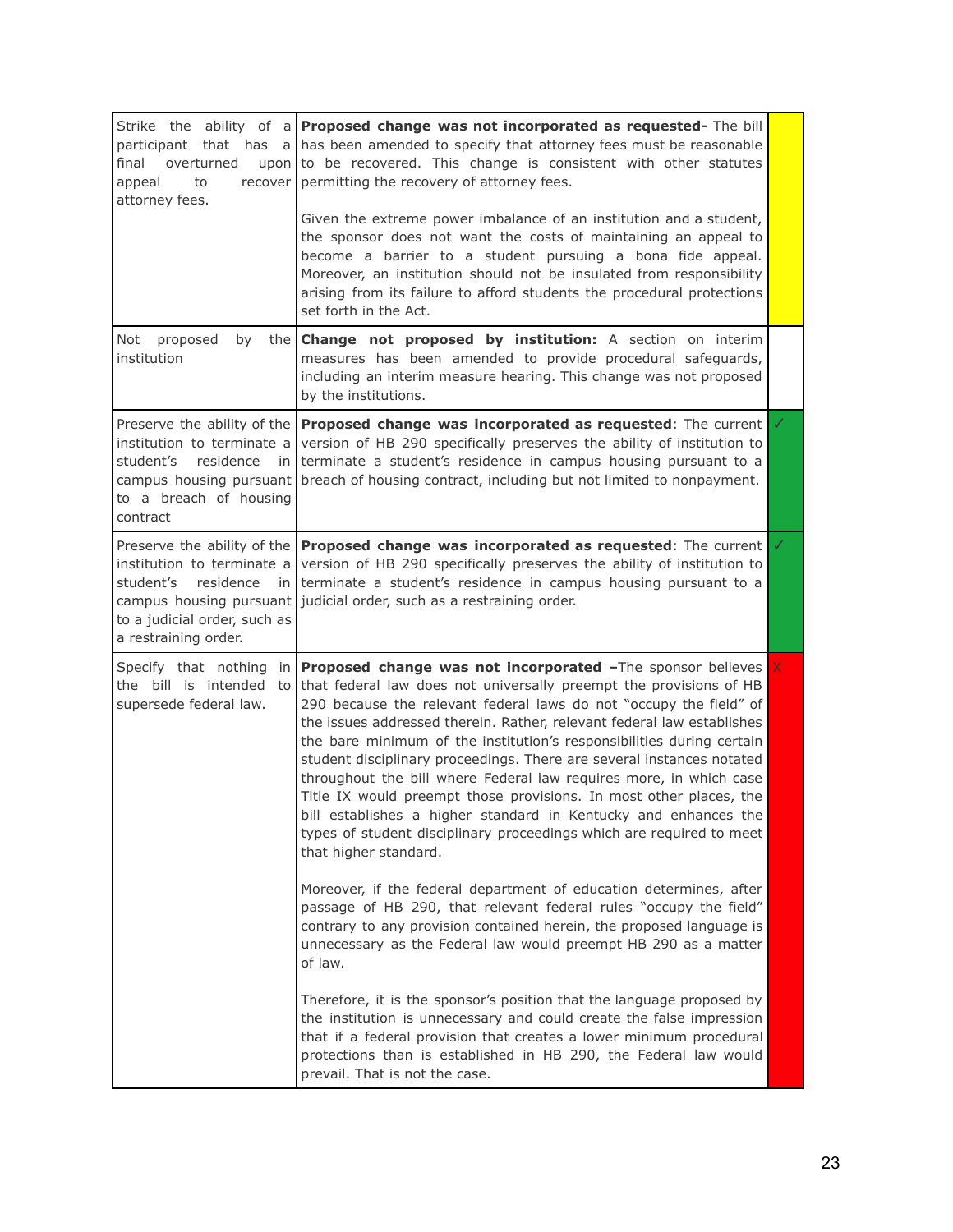| Remove<br>the<br>annual  <br>requirement  <br>reporting<br>institution<br>provide<br>to<br>designated<br>data on its<br>handling<br>of<br>student l<br>proceedings,<br>disciplinary<br>demographic<br>including<br>data such as the race,<br>gender, etc. The rationale However,<br>offered by the institutions<br>the<br>smaller<br>that<br>was<br>institutions would not be<br>able<br>adequately<br>to<br>de-identify the data to<br>conform to federal law. | Proposed change was not incorporated but the concern was<br><b>reflected in other changes-</b> The current version HB 290 does not $X$<br>that would require the eliminate the reporting requirement, as proposed by the institutions.<br>The sponsor believes that this report is necessary to provide insight<br>as to the equitable handling of postsecondary disciplinary procedures<br>to determine whether further intervention and legislation is<br>necessary to preserve students' rights to due process and to be free<br>from discrimination.<br>the<br>institutions<br>concern<br>of<br>the<br>with<br>regard<br>to<br>de-identification of the data has been addressed in three ways.<br>First, the annual reporting requirement has been extended<br>to once every <b>FIVE</b> years (UP FROM 3 IN HB 290 AS FILED),<br>with the exception of the first report, in order to permit<br>institutions to pool a greater number of cases.<br>Second, the current version of HB<br>includes a<br>290<br>$\bullet$<br>mechanism<br>if<br>information<br>adequately<br>cannot<br>be<br>de-identified.<br>Third, the current version of HB 290 specifically states that<br>$\bullet$<br>the report shall not provide any personally identifiable<br>information. | $\checkmark$ |
|-----------------------------------------------------------------------------------------------------------------------------------------------------------------------------------------------------------------------------------------------------------------------------------------------------------------------------------------------------------------------------------------------------------------------------------------------------------------|------------------------------------------------------------------------------------------------------------------------------------------------------------------------------------------------------------------------------------------------------------------------------------------------------------------------------------------------------------------------------------------------------------------------------------------------------------------------------------------------------------------------------------------------------------------------------------------------------------------------------------------------------------------------------------------------------------------------------------------------------------------------------------------------------------------------------------------------------------------------------------------------------------------------------------------------------------------------------------------------------------------------------------------------------------------------------------------------------------------------------------------------------------------------------------------------------------------------------------------------------------------------|--------------|
|                                                                                                                                                                                                                                                                                                                                                                                                                                                                 | The sponsor believes that these provisions adequately address the<br>institution's concerns with regard to compliance with federal law<br>while preserving the public and IJCE's ability to assess the equity in<br>an intuitions' handling of the student disciplinary process.                                                                                                                                                                                                                                                                                                                                                                                                                                                                                                                                                                                                                                                                                                                                                                                                                                                                                                                                                                                       |              |
| In a previous draft of HB<br>290, the mechanism for<br>requesting an exemption<br>from reporting a line item<br>of data required for the<br>report<br>student<br>on<br>discipline<br>required<br>the<br>institutions<br>to<br>request<br>that exemption from CPE.<br>An institution requested<br>that this be changed to<br>the Attorney General, to<br>provide the institutions<br>more legal protection if a<br>request is not granted.                       | <b>Proposed change was incorporated as requested:</b> The sponsor<br>agrees that the legal expertise of the Attorney General would be<br>beneficial in determining whether disclosure of a data point would<br>violate federal law. Therefore, the Sponsor agrees that the Attorney<br>General would be a better recipient of a request for exemption.<br>Therefore, this change was incorporated as requested.                                                                                                                                                                                                                                                                                                                                                                                                                                                                                                                                                                                                                                                                                                                                                                                                                                                        |              |